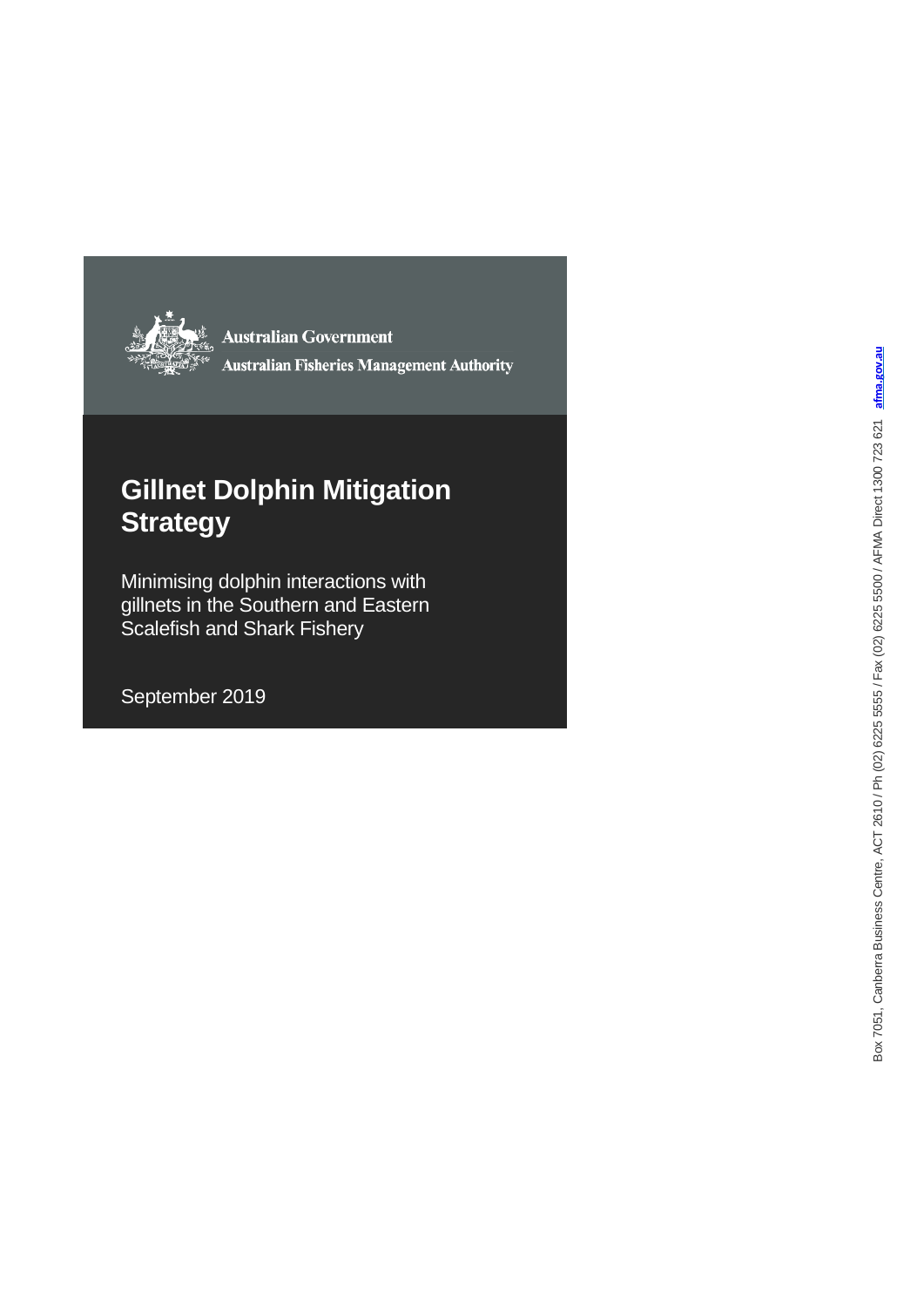# <span id="page-1-0"></span>**Contents**

| $\mathbf 1$    |                                                                                                |  |  |  |  |  |  |
|----------------|------------------------------------------------------------------------------------------------|--|--|--|--|--|--|
| $\overline{2}$ |                                                                                                |  |  |  |  |  |  |
| 3              |                                                                                                |  |  |  |  |  |  |
| 4              |                                                                                                |  |  |  |  |  |  |
|                | 4.1                                                                                            |  |  |  |  |  |  |
|                | 4.2                                                                                            |  |  |  |  |  |  |
|                | 4.3                                                                                            |  |  |  |  |  |  |
|                | 4.4                                                                                            |  |  |  |  |  |  |
|                | 4.5                                                                                            |  |  |  |  |  |  |
| 5              |                                                                                                |  |  |  |  |  |  |
| 6              |                                                                                                |  |  |  |  |  |  |
| 7              |                                                                                                |  |  |  |  |  |  |
| 8              |                                                                                                |  |  |  |  |  |  |
|                | Appendix A: Best Practice Mitigation (to be updated as more information becomes available)  15 |  |  |  |  |  |  |
|                |                                                                                                |  |  |  |  |  |  |
|                |                                                                                                |  |  |  |  |  |  |
|                | Appendix D: Conservation status of dolphin species in southern Australian waters21             |  |  |  |  |  |  |
|                |                                                                                                |  |  |  |  |  |  |
|                |                                                                                                |  |  |  |  |  |  |

# <span id="page-1-1"></span>**Tables**

| Table 2: Criteria that apply to all gillnet fishers for each dolphin interaction within a review period 7                                                                                    |
|----------------------------------------------------------------------------------------------------------------------------------------------------------------------------------------------|
| Table 3: Best practice mitigation measures (dependent on individual circumstances) for reducing<br>dolphin interactions with gillnets recommended by industry through the Dolphin Mitigation |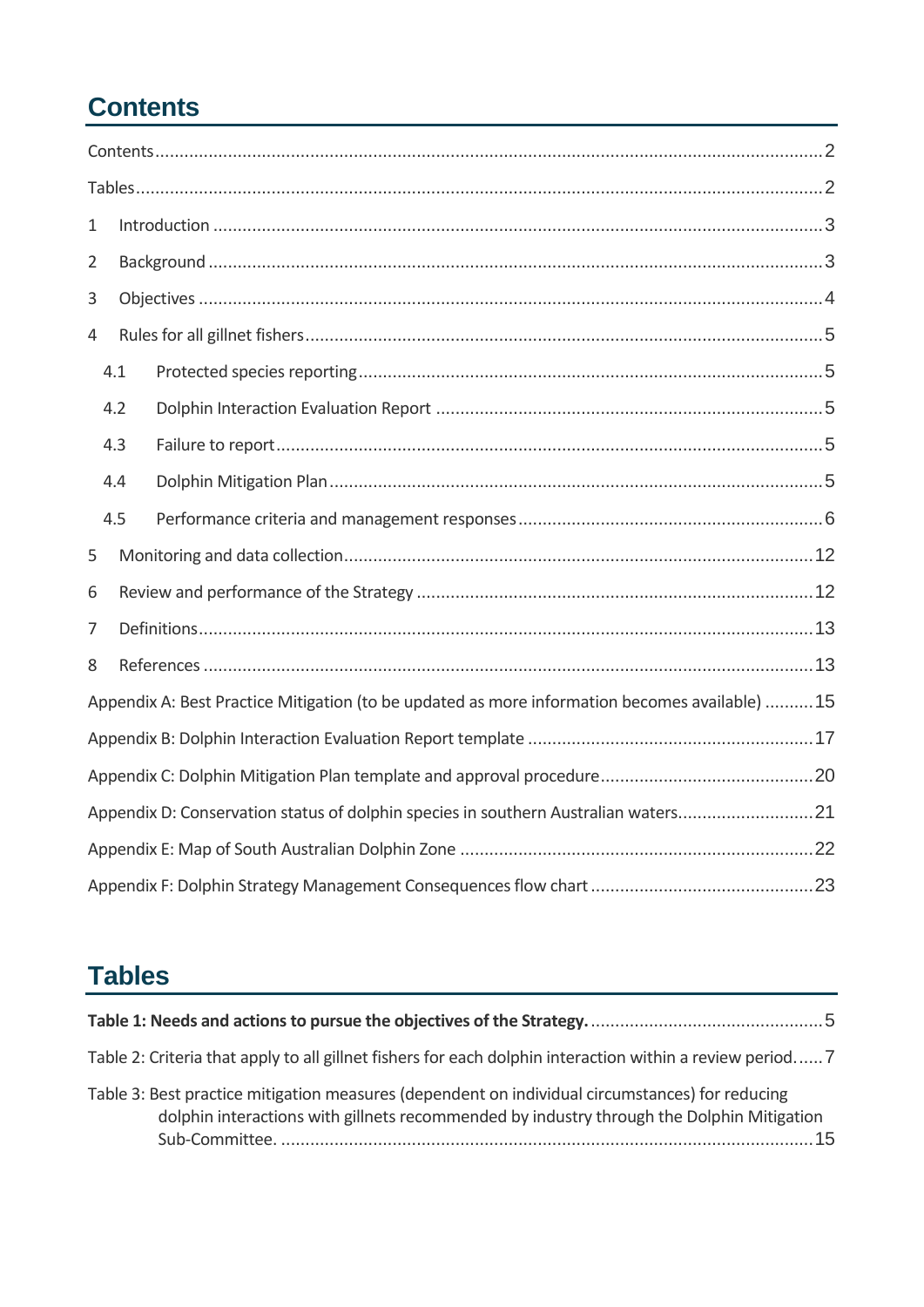## <span id="page-2-0"></span>**1 Introduction**

The Australian Fisheries Management Authority's (AFMA) overarching objective with respect to bycatch is to minimise fishing related impacts on bycatch species, including protected species, in a manner consistent with the principles of ecologically sustainable development. Further, commercial fisheries should not be detrimental to the survival or conservation status of any taxon and fishers are required to take all reasonable steps to ensure that protected species are not killed or injured.

In 2016, the AFMA Commission approved the following bycatch management principles for Commonwealth fisheries:

- Management responses are proportionate to the conservation status of affected species and Ecological Risk Assessment results;
- Consistency with Government policy and legislative objectives (including to 'avoid' and 'minimise') and existing national protected species management strategies such as Threat Abatement Plans and National Plans of Action is achieved;
- Incentives should encourage industry-led solutions to minimise bycatch of protected species utilising an individual accountability approach;
- Cumulative impact of Commonwealth fisheries on protected species is accounted for when making management decisions on mitigation; and
- There is appropriate and where possible, consistent monitoring and reporting arrangements across fisheries.

This Dolphin Mitigation Strategy (the Strategy) has been developed to be consistent with the AFMA Commission principles and aims to minimise dolphin interactions with gillnets in the Southern and Eastern Scalefish and Shark Fishery (SESSF) by adopting an individual responsibility approach to create incentives for fishers to innovate and adopt best practices.

This Strategy implements a management response for any dolphin interaction. For any subsequent interactions, a series of escalating management responses are applied to individual fishers culminating in closures for fishers who are unable to minimise their interactions.

# <span id="page-2-1"></span>**2 Background**

In response to a sharp increase in reports of dolphin interactions by gillnet fishers in waters off South Australia, AFMA closed an area of the Gillnet Hook and Trap Sector of the SESSF in September 2011. The closed area included waters known as the Coorong, to the east of Kangaroo Island where most of the dolphin interactions had occurred (the Coorong Zone). The closure significantly impacted shark fishing operators based in key ports such as Robe and Port Adelaide as well as a number of smaller ports including Victor Harbour, Cape Jervis and Southend. The closure resulted in a reduction of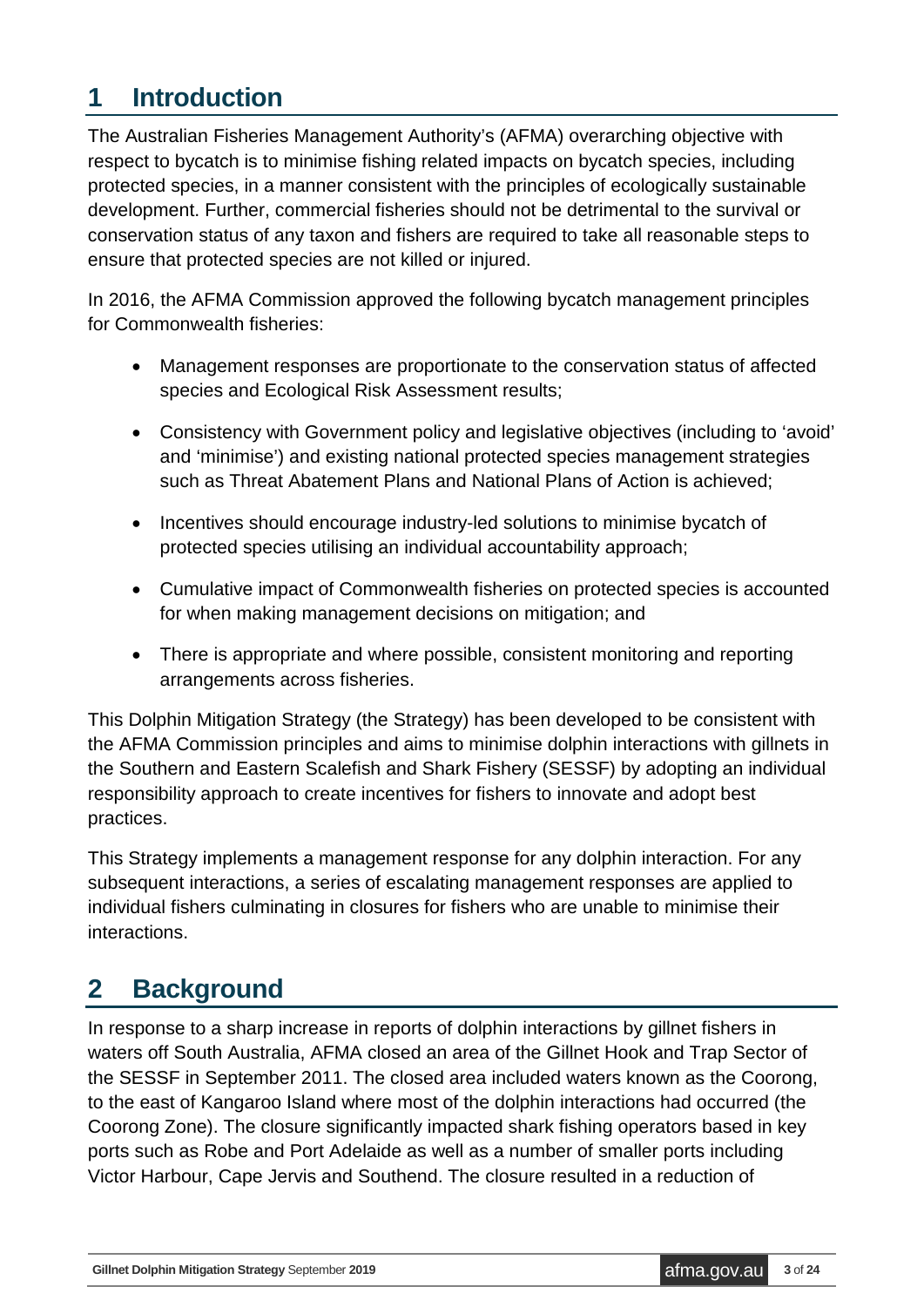approximately 80 per cent of the total South Australian catch compared to the years preceding the closure.

Such broad scale closures can unduly impact fishers who have avoided interactions and do not provide incentives for individuals to develop their own strategies to minimise dolphin interactions. Recognising this, the first stage of the Strategy came into effect in 2014 permitting fishing with gillnets in the Coorong Zone when operating in accordance with the Strategy. The second stage replaced the measures in the Coorong Zone and applied new measures for gillnet fishing across the entire SESSF.

The latest iteration of the strategy recognises the high rate of interactions that have been observed off South Australia and establishes a move-on for a declared South Australian (SA) Dolphin Zone. Following 18 months of operation it also makes refinements to a number of management responses to:

- preference the use of e-monitoring over observers and boat inspections for assessing gear configuration or modifications; and
- avoid unfairly penalising operators who fish at low effort levels, or those who have a low level of interactions.

This Strategy requires fishers to take responsibility for dolphin interactions and provides incentive for fishers to adopt best practices and innovate to minimise dolphin interactions.

# <span id="page-3-0"></span>**3 Objectives**

This Strategy aims to minimise dolphin interactions with gillnets in the SESSF by adopting an individual responsibility approach to create incentives for fishers to innovate and adopt best practices. Under the individual responsibility approach, fishers are responsible for their actions to minimise interactions and stay within defined performance criteria.

This is consistent with the pursuit of AFMA's objectives to ensure that the exploitation of fisheries resources is sustainable with regard to target and non-target species as well as the broader marine environment, and to maximise the net economic returns to the Australian community from the management of Australian fisheries.

This Strategy implements a framework to minimise dolphin interactions by:

- improving information on the nature of interactions between dolphins and fishing gear, particularly what species are interacted with
- providing incentives for individual operators to minimise dolphin interactions and implement and develop mitigation measures best suited to their circumstances and location
- identifying options and best practice mitigation measures to support fishers in minimising dolphin interactions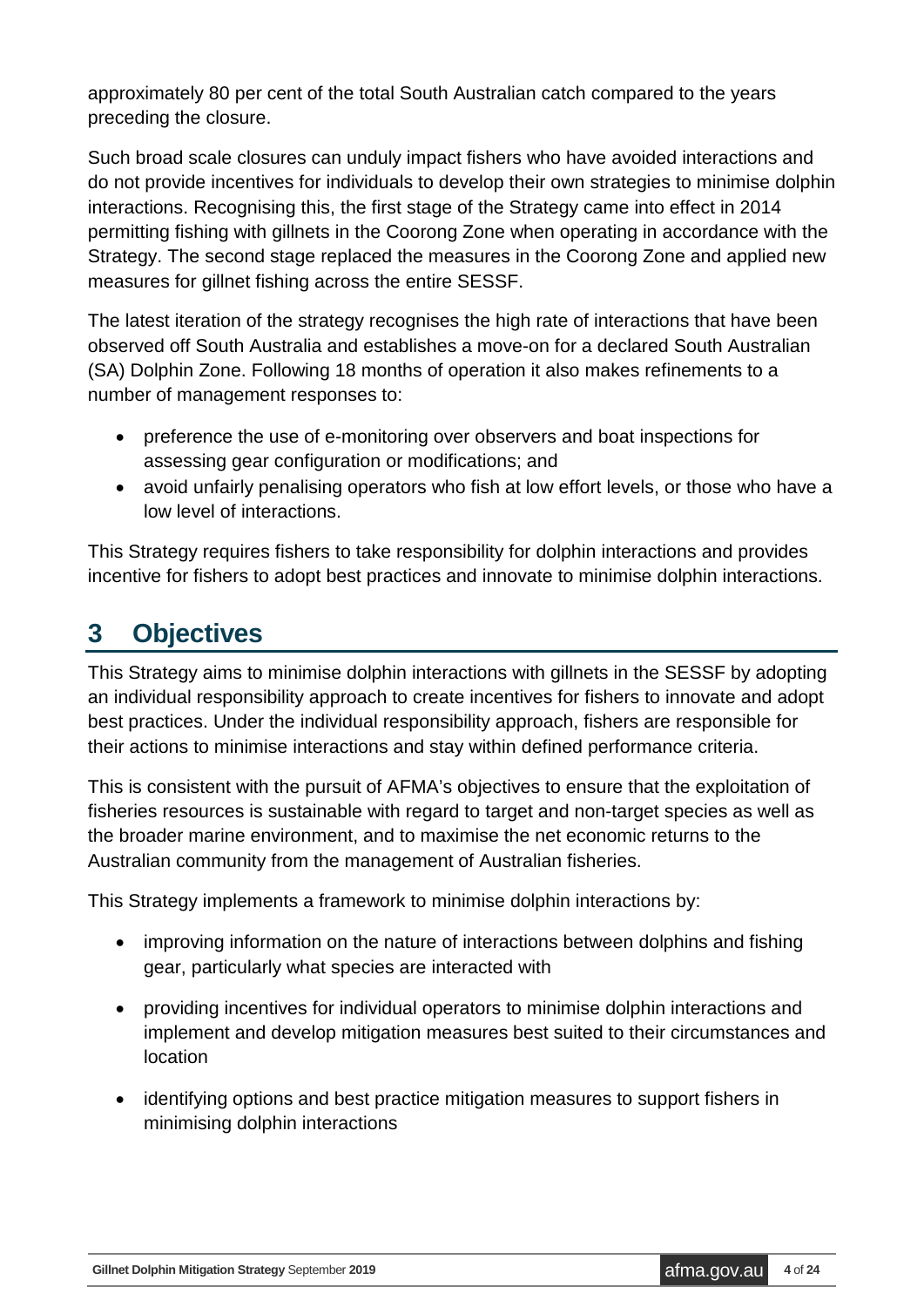<span id="page-4-5"></span>**Table 1: Needs and actions to pursue the objectives of the Strategy.**

| <b>Needs</b>                                                                                                        | <b>Actions</b>                                                                                                                                                                                                                                                                                      |
|---------------------------------------------------------------------------------------------------------------------|-----------------------------------------------------------------------------------------------------------------------------------------------------------------------------------------------------------------------------------------------------------------------------------------------------|
| Accurate data on dolphin<br>interactions and support<br>for fishers to adopt best<br>practice mitigation.           | All fishers to complete a Dolphin Interaction Evaluation<br>$\bullet$<br>Report for any dolphin interaction.<br>AFMA to provide for submission of Evaluation Reports<br>$\bullet$<br>through electronic logbooks.                                                                                   |
| Greater accountability and<br>stronger incentives for<br>individual fishers to<br>minimise dolphin<br>interactions. | Individual fishers are responsible for actions to<br>$\bullet$<br>minimise interactions.<br>Management response for any dolphin interaction.<br>$\bullet$<br>Escalating management response culminating in<br>$\bullet$<br>closures for those operators who are unable to<br>minimise interactions. |

## <span id="page-4-0"></span>**4 Rules for all gillnet fishers**

#### <span id="page-4-1"></span>**4.1 Protected species reporting**

All protected species interactions must be reported under AFMA's legislation and the *Environment Protection and Biodiversity Conservation Act 1999 (EPBC Act). A Listed* Marine and Threatened Species form in the daily fishing logbook (paper or electronic) must be completed for all protected species interactions, including dolphins. AFMA has distributed a dolphin identification guide to assist operators to record interactions to a species level.

#### <span id="page-4-2"></span>**4.2 Dolphin Interaction Evaluation Report**

In addition to completing a Listed Marine and Threatened Species form in the daily fishing logbook, a Dolphin Interaction Evaluation Report must be completed and sent to AFMA within 48 hours of landing. This report contains more specific detail about the circumstances of the interaction and allows AFMA to evaluate any factors that may have contributed to the interaction. A Dolphin Interaction Evaluation Report template is at Appendix B.

#### <span id="page-4-3"></span>**4.3 Failure to report**

Where an operator fails to report a dolphin interaction, potential penalties may apply under the *Fisheries Management Act 1991* or the EPBC Act. In addition, to ensure that this Strategy is supported by accurate information, AFMA may require 100 per cent monitoring (observer or 100 per cent electronic monitoring review) for protected species interactions, charged on a fee-for-service basis.

#### <span id="page-4-4"></span>**4.4 Dolphin Mitigation Plan**

All gillnet vessels are required to have an AFMA approved Dolphin Mitigation Plan that outlines what actions are being taken by the fisher to minimise dolphin interactions on that particular vessel (see Appendix C). Given that this Strategy is based on an individual responsibility approach, AFMA does not prescribe specific mitigation measures that must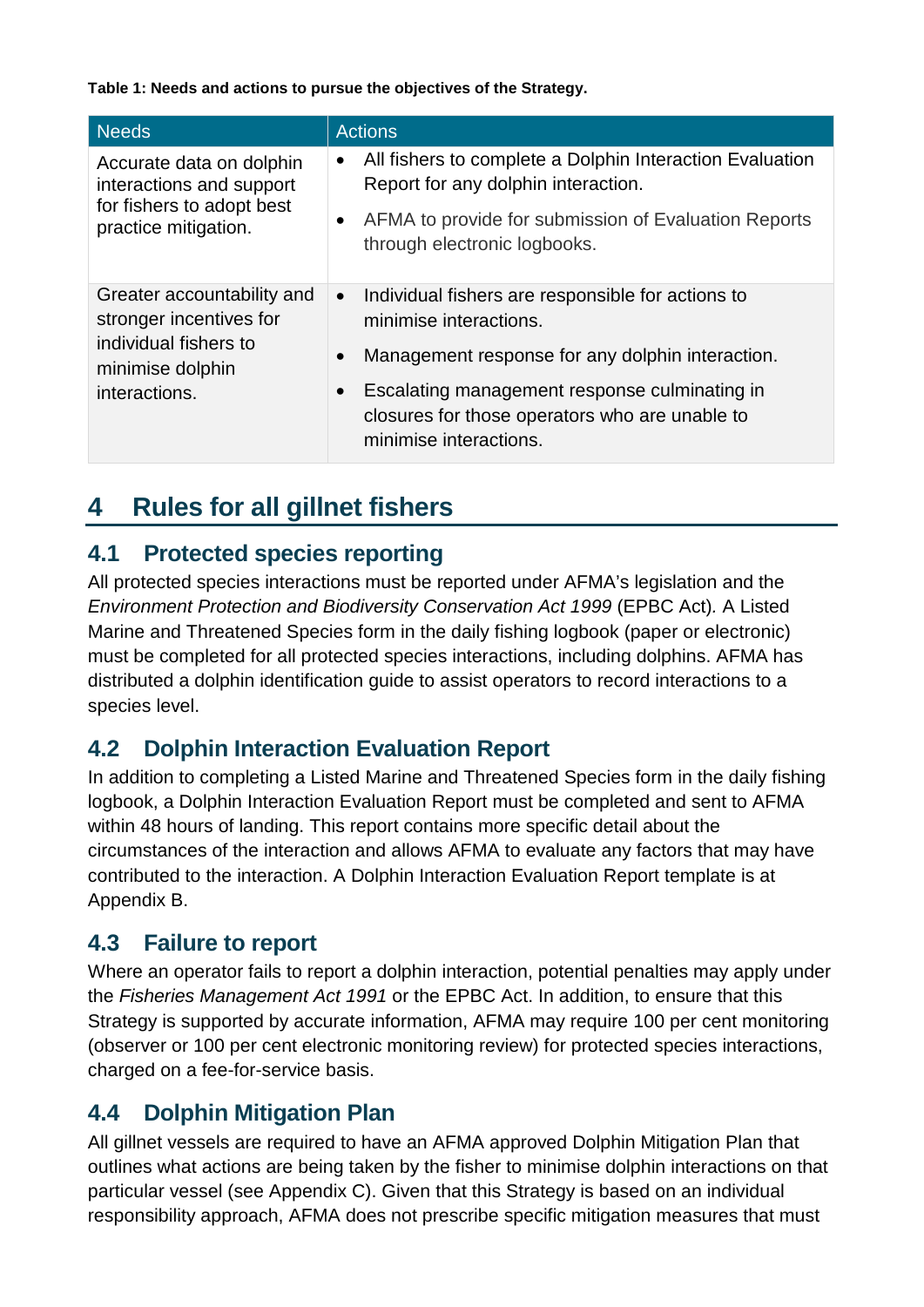be included in the Dolphin Mitigation Plan. AFMA will only approve a Dolphin Mitigation Plan where it is satisfied the plan details actions to minimise interactions being taken in the following areas:

- fishing practices (e.g. how you are setting relative to tide)
- gear setup (e.g. any changes or modifications to gear from previous seasons)
- mitigation devices (e.g. any mitigation or modifications)

Dolphin Mitigation Plans must be updated by an operator if there are any changes to actions being taken to minimise dolphin interactions. The updated version must be approved by AFMA before implementation and recommencing fishing. AFMA may review electronic monitoring footage of any dolphin interactions to ensure that operators are operating in accordance with their Dolphin Mitigation Plan and may require increased monitoring (observer or electronic monitoring) to confirm appropriate mitigation strategies are being used by the operator.

#### <span id="page-5-0"></span>**4.5 Performance criteria and management responses**

This Strategy adopts the Maximum Interaction Rate as its key performance criteria. The current Maximum Interaction Rate of one dolphin per 2[1](#page-5-1)0 000 metres<sup>1</sup> of gillnet set has been applied since 2014. In the absence of comprehensive information about dolphin populations, the rate was adopted as a more precautionary rate than the one dolphin in 126 000 metres caught over 12 months to September 2011 that led to the closure of the Coorong Zone. The Maximum Interaction Rate will be reviewed at regular intervals as outlined in section six and may be adjusted to reflect additional data on interactions and improved information about dolphin population sizes.

The performance criteria and management responses are set out in Table 2 and ensure that a fisher cannot continue fishing unchecked if they have an ongoing interaction problem. For each criterion there is an associated management response that escalates to the point where an individual fisher cannot continue fishing with gillnets in the fishery.

<span id="page-5-1"></span> <sup>1</sup> Equivalent to 50 gillnet sets of 4200 metres.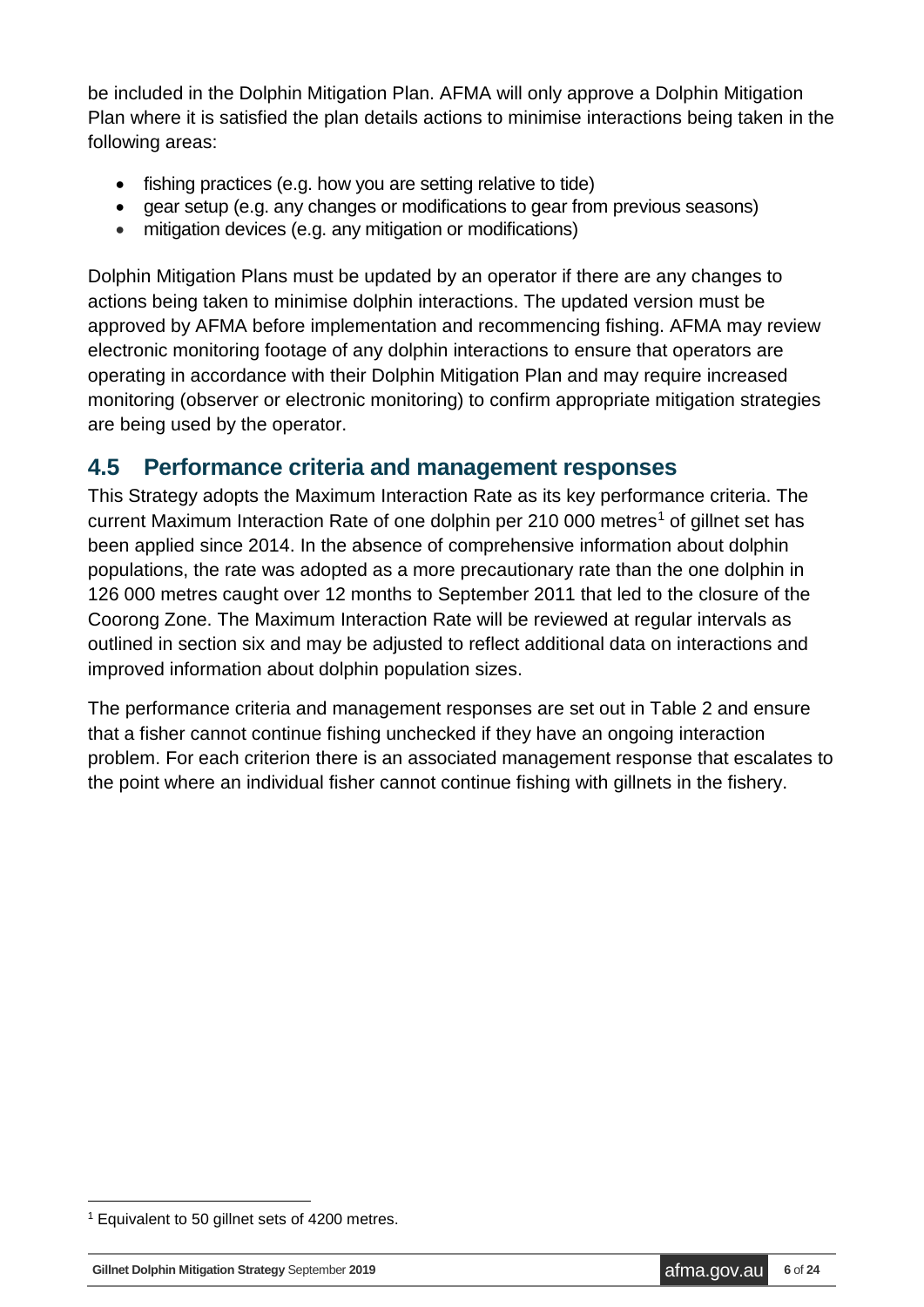<span id="page-6-0"></span>**Table 2: Criteria that apply to all gillnet fishers for each dolphin interaction within a review period.**

| Performance criteria (triggers)                                                                                                                                                                           | <b>Fisher and management response</b>                                                                                                                                                                                                                                                                                                                                                                                                                                                                                            |  |  |  |  |
|-----------------------------------------------------------------------------------------------------------------------------------------------------------------------------------------------------------|----------------------------------------------------------------------------------------------------------------------------------------------------------------------------------------------------------------------------------------------------------------------------------------------------------------------------------------------------------------------------------------------------------------------------------------------------------------------------------------------------------------------------------|--|--|--|--|
| Any dolphin interaction<br>Any dolphin interactions in a<br>single gear set.                                                                                                                              | The operator must submit a Listed<br>٠<br>Marine and Threatened Species form<br>in the daily fishing logbook.<br>The operator must complete a Dolphin<br>$\bullet$<br>Interaction Evaluation Report and<br>submit it to AFMA via email to GHAT<br>@afma.gov.au within 48 hours of<br>landing at the end of the trip.<br>The operator must post the e-<br>monitoring data drive to AFMA within<br>48 hours of returning to port.                                                                                                  |  |  |  |  |
| <b>Additional dolphin interactions</b><br>Three or more dolphin<br>$\bullet$<br>interactions across three or<br>more gillnet sets in a single<br><b>Review Period.</b>                                    | The operator must immediately cease<br>$\bullet$<br>fishing with gillnets and return to port<br>until authorised by AFMA to<br>recommence fishing with gillnets.<br>An AFMA or AFMA- approved reviewer<br>$\bullet$<br>must review interaction factors<br>including reviewing electronic<br>monitoring footage from the boat and<br>make recommendations on any<br>potential changes to gear or fishing<br>practices. This review may require the<br>operator to resubmit their Dolphin<br>Mitigation Plan for approval by AFMA. |  |  |  |  |
| Maximum dolphin interactions in a<br>review period<br>Six or more dolphin interactions<br>where the Maximum Interaction<br>Rate has not been exceeded in<br>either of the previous two review<br>periods. | The operator must immediately cease<br>$\bullet$<br>fishing with gillnets and return to port<br>until authorised by AFMA to<br>recommence fishing with gillnets.<br>An AFMA or an AFMA- approved<br>reviewer must review interaction<br>factors including reviewing electronic<br>monitoring footage from the boat and<br>make recommendations on any<br>potential changes to gear or fishing<br>practices. This review may require the                                                                                          |  |  |  |  |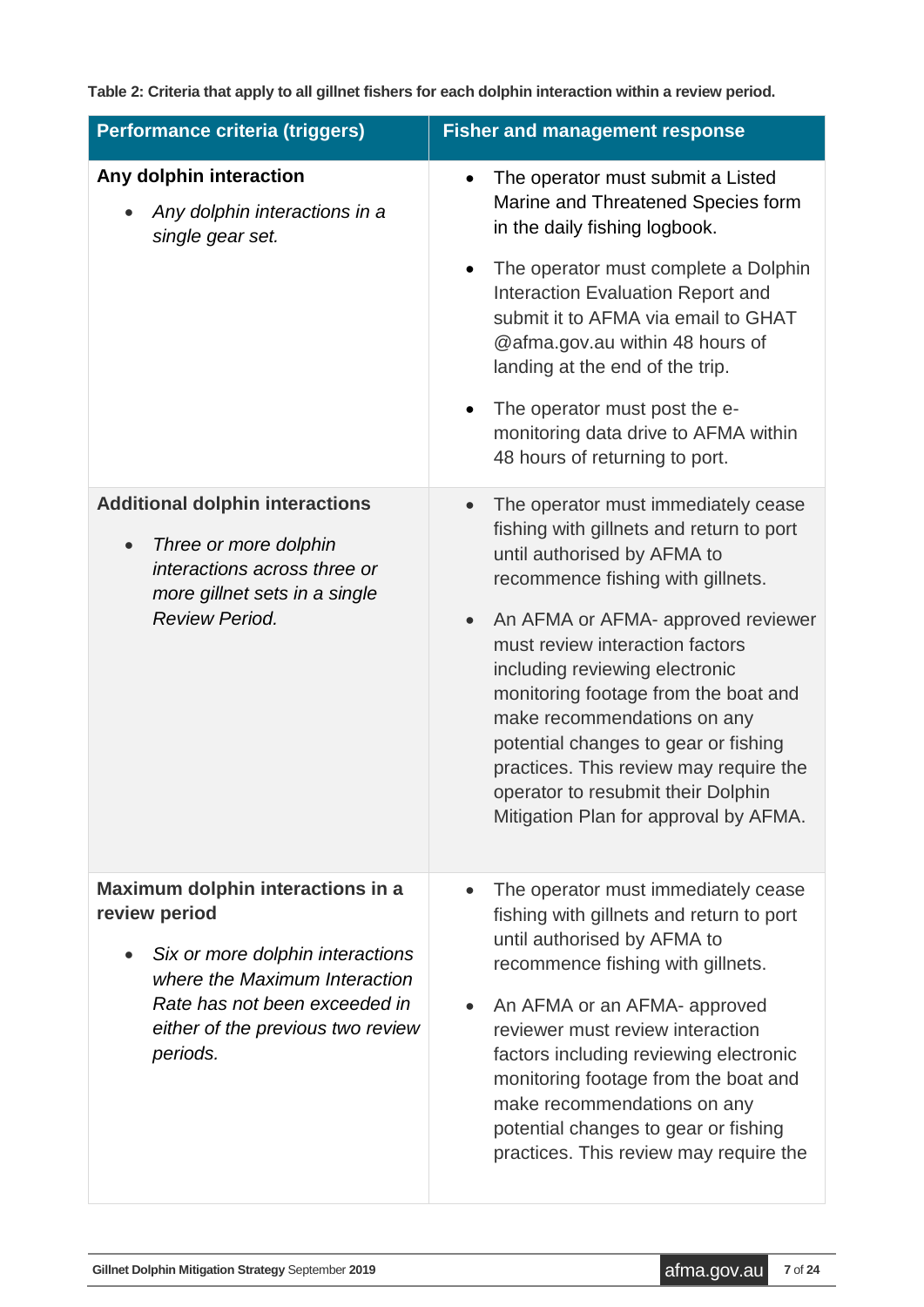| Performance criteria (triggers)                                                                                                                                                                                                                                                                          | <b>Fisher and management response</b>                                                                                                                                                                                                                                                                                                                                                                                                                                                                                                                                                                                                                                                                                                                                                                                                                      |  |  |  |  |
|----------------------------------------------------------------------------------------------------------------------------------------------------------------------------------------------------------------------------------------------------------------------------------------------------------|------------------------------------------------------------------------------------------------------------------------------------------------------------------------------------------------------------------------------------------------------------------------------------------------------------------------------------------------------------------------------------------------------------------------------------------------------------------------------------------------------------------------------------------------------------------------------------------------------------------------------------------------------------------------------------------------------------------------------------------------------------------------------------------------------------------------------------------------------------|--|--|--|--|
|                                                                                                                                                                                                                                                                                                          | operator to resubmit their Dolphin<br>Mitigation Plan for approval by AFMA.<br>For any subsequent dolphin interaction<br>within the same review period, the                                                                                                                                                                                                                                                                                                                                                                                                                                                                                                                                                                                                                                                                                                |  |  |  |  |
|                                                                                                                                                                                                                                                                                                          | operator must cease fishing and return<br>to port until authorised by AFMA to<br>recommence fishing with gillnets.                                                                                                                                                                                                                                                                                                                                                                                                                                                                                                                                                                                                                                                                                                                                         |  |  |  |  |
| <b>Maximum dolphin interactions</b><br>across multiple review periods<br>Six or more dolphin interactions<br>$\bullet$<br>during a single review period<br>where the Operator has<br>exceeded the Maximum<br>Interaction Rate in either of the<br>previous two review periods.<br>$\bullet$<br>$\bullet$ | The operator ceases fishing<br>immediately and is excluded from<br>fishing using gillnets in the fishery for<br>six months.<br>AFMA or AFMA- approved reviewer<br>must review interaction factors<br>including reviewing electronic<br>monitoring footage from the boat and<br>make recommendations on any<br>potential changes to gear or fishing<br>practices. This review will require the<br>operator to resubmit their Dolphin<br>Mitigation Plan for approval by AFMA.<br>Electronic monitoring footage from the<br>first subsequent fishing trip must be<br>reviewed by AFMA or an AFMA-<br>approved reviewer to observe the<br>implementation of the Dolphin<br>Mitigation Plan; OR<br>AFMA may direct the operator to carry<br>an AFMA observer (fee-for-service) on<br>the first subsequent fishing trip to<br>observe the implementation of the |  |  |  |  |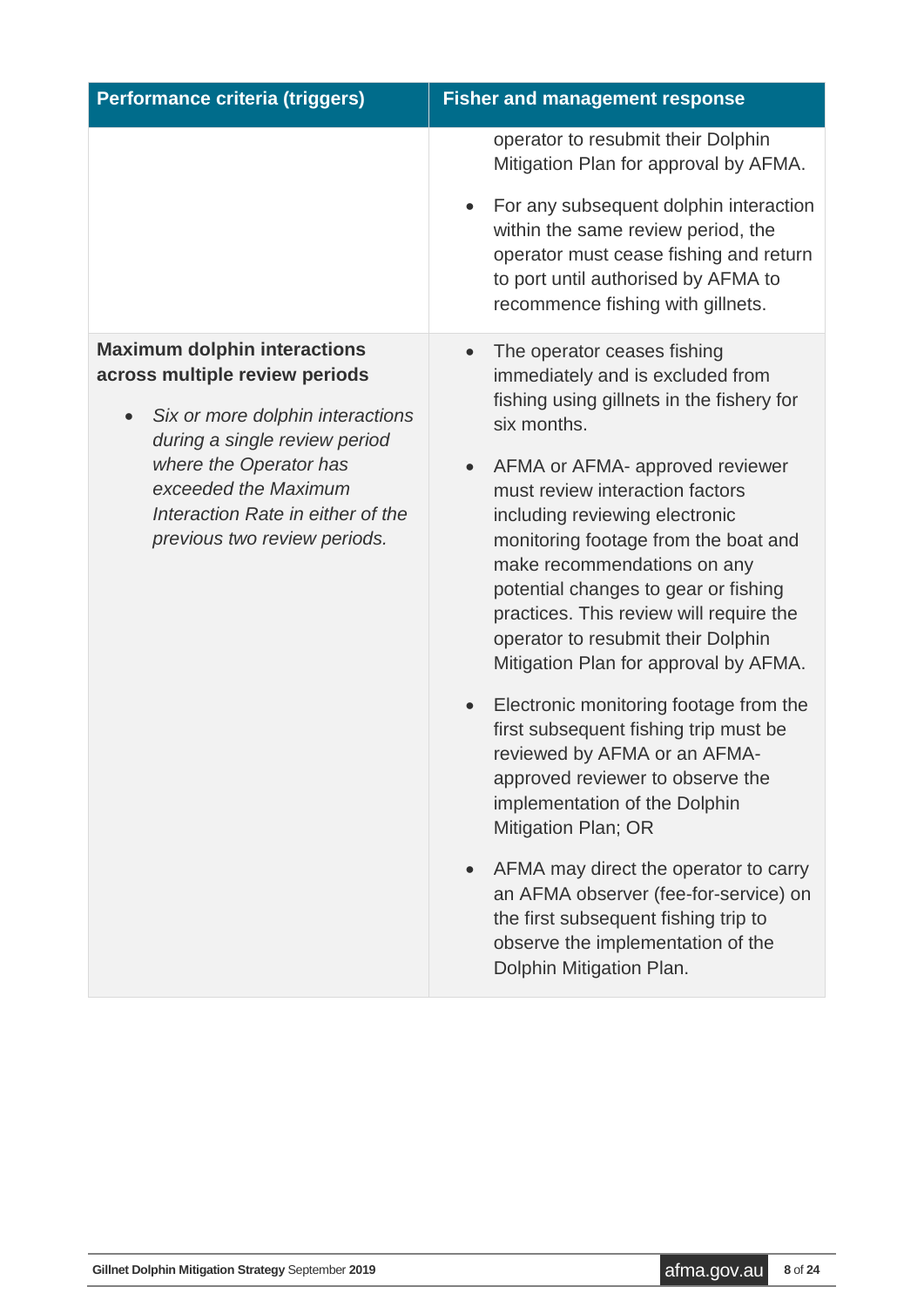**Table 3: Criteria that apply to all gillnet fishers exceeding the Maximum Interaction Rate at the completion of a review period** 

| Performance criteria (triggers)                                                                                                                                                                            | <b>Fisher and management response</b>                                                                                                                                                                                                                                                                                                                                                                                                                                                                                                                                                                                                                                                                                                                                          |  |  |  |  |
|------------------------------------------------------------------------------------------------------------------------------------------------------------------------------------------------------------|--------------------------------------------------------------------------------------------------------------------------------------------------------------------------------------------------------------------------------------------------------------------------------------------------------------------------------------------------------------------------------------------------------------------------------------------------------------------------------------------------------------------------------------------------------------------------------------------------------------------------------------------------------------------------------------------------------------------------------------------------------------------------------|--|--|--|--|
| At the end of a Single Review Period:<br>the operator has had three or<br>more dolphin interactions; and<br>the interaction rate exceeds the<br>$\bullet$<br><b>Maximum Interaction Rate.</b>              | An AFMA or an AFMA- approved<br>reviewer must review interaction<br>factors including reviewing electronic<br>monitoring footage from the boat and<br>may make recommendations on any<br>potential changes to gear or fishing<br>practices. This review may require the<br>operator to resubmit their Dolphin<br>Mitigation Plan for approval by AFMA.<br>If changes to the Mitigation Plan are<br>$\bullet$<br>recommended, the plan must be<br>submitted for approval by AFMA within<br>the first 20 business days of the<br>subsequent review period.                                                                                                                                                                                                                       |  |  |  |  |
| At the end of a Single Review Period:<br>the operator has had three or<br>more dolphin interactions in the<br>SA Dolphin Zone; and<br>the interaction rate exceeds the<br><b>Maximum Interaction Rate.</b> | The operator ceases fishing<br>$\bullet$<br>immediately and is excluded from<br>fishing with gillnets in the SA Dolphin<br>Zone for six months.<br>To continue fishing with gillnets outside<br>of the SA Dolphin Zone, an AFMA or<br>an AFMA- approved reviewer must<br>review interaction factors including<br>reviewing electronic monitoring footage<br>from the boat and may make<br>recommendations on any potential<br>changes to gear or fishing practices.<br>This review may require the operator<br>to resubmit their Dolphin Mitigation<br>Plan for approval by AFMA.<br>If changes to the Dolphin Mitigation<br>Plan are recommended, the plan must<br>be submitted and approved by AFMA<br>within the first 20 business days of the<br>subsequent review period. |  |  |  |  |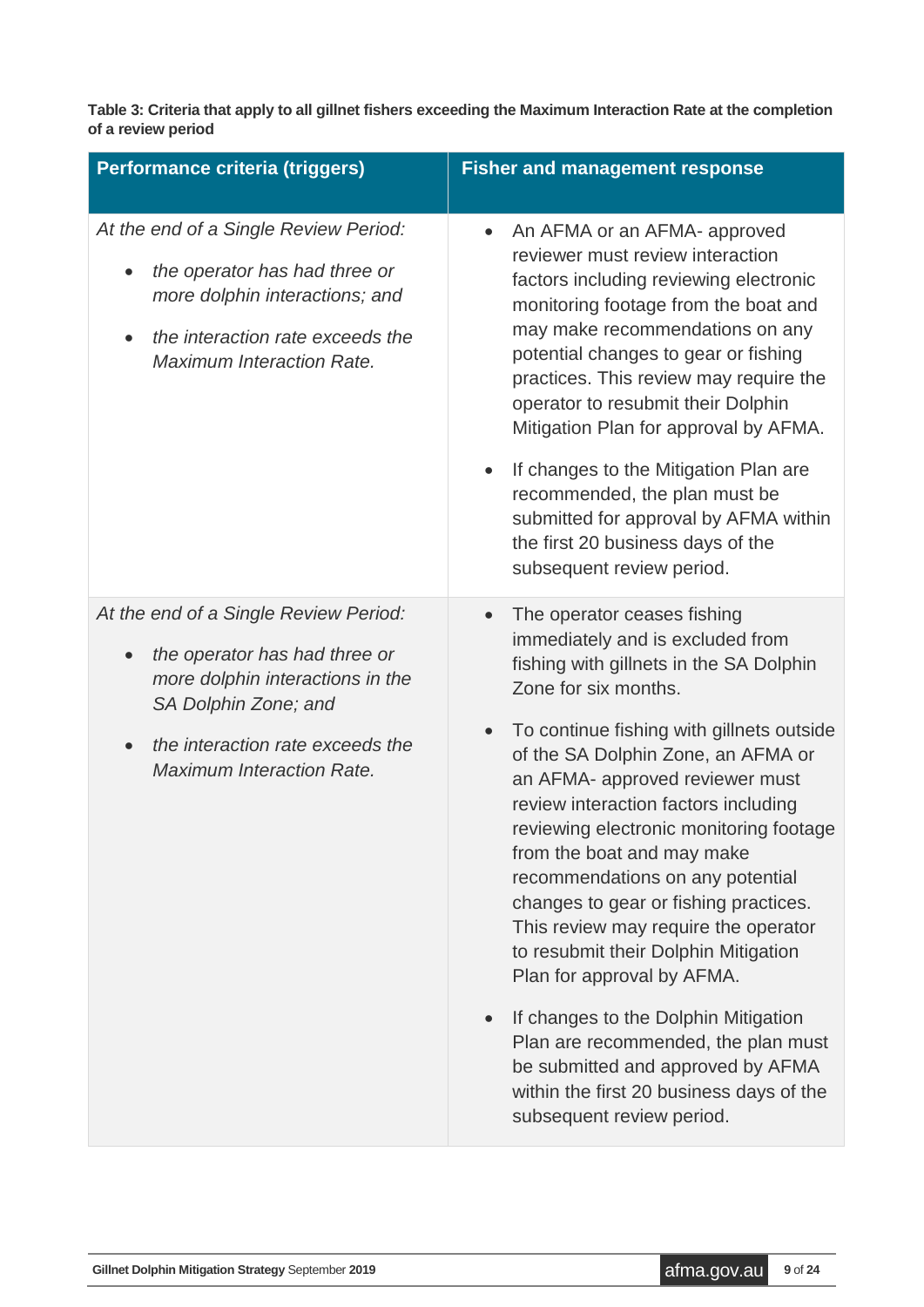| Performance criteria (triggers)                                                                 | <b>Fisher and management response</b>                                                                                                                                                                                                                    |  |  |  |  |
|-------------------------------------------------------------------------------------------------|----------------------------------------------------------------------------------------------------------------------------------------------------------------------------------------------------------------------------------------------------------|--|--|--|--|
| The operator exceeds the Maximum<br>Interaction Rate for a second consecutive<br>review period. | An AFMA or an AFMA- approved<br>reviewer must review interaction<br>factors including reviewing electronic<br>monitoring footage from the boat and<br>may make recommendations on any<br>potential changes to gear or fishing<br>practices.              |  |  |  |  |
|                                                                                                 | A revised Dolphin Mitigation Plan must<br>be submitted and approved by AFMA<br>within the first 20 business days of the<br>subsequent review period.                                                                                                     |  |  |  |  |
|                                                                                                 | Electronic monitoring footage from the<br>$\bullet$<br>first subsequent fishing trip must be<br>reviewed by AFMA or an AFMA-<br>approved reviewer to observe the<br>implementation of the Dolphin<br>Mitigation Plan; OR                                 |  |  |  |  |
|                                                                                                 | AFMA may direct the operator to carry<br>an AFMA observer (fee-for-service) on<br>the first subsequent fishing trip to<br>observe the implementation of the<br>Dolphin Mitigation Plan.                                                                  |  |  |  |  |
| The operator exceeds the Maximum<br>Interaction Rate for a third consecutive<br>review period.  | The operator is excluded from fishing<br>using gillnets in the fishery for the next<br>six month review period.                                                                                                                                          |  |  |  |  |
|                                                                                                 | An AFMA or an AFMA- approved<br>$\bullet$<br>reviewer must review interaction<br>factors including reviewing electronic<br>monitoring footage from the boat and<br>may make recommendations on any<br>potential changes to gear or fishing<br>practices. |  |  |  |  |
|                                                                                                 | A revised Dolphin Mitigation Plan must<br>$\bullet$<br>be submitted and approved by AFMA<br>within the first 20 business days of the<br>subsequent review period.                                                                                        |  |  |  |  |
|                                                                                                 | Electronic monitoring footage from the<br>first subsequent fishing trip must be                                                                                                                                                                          |  |  |  |  |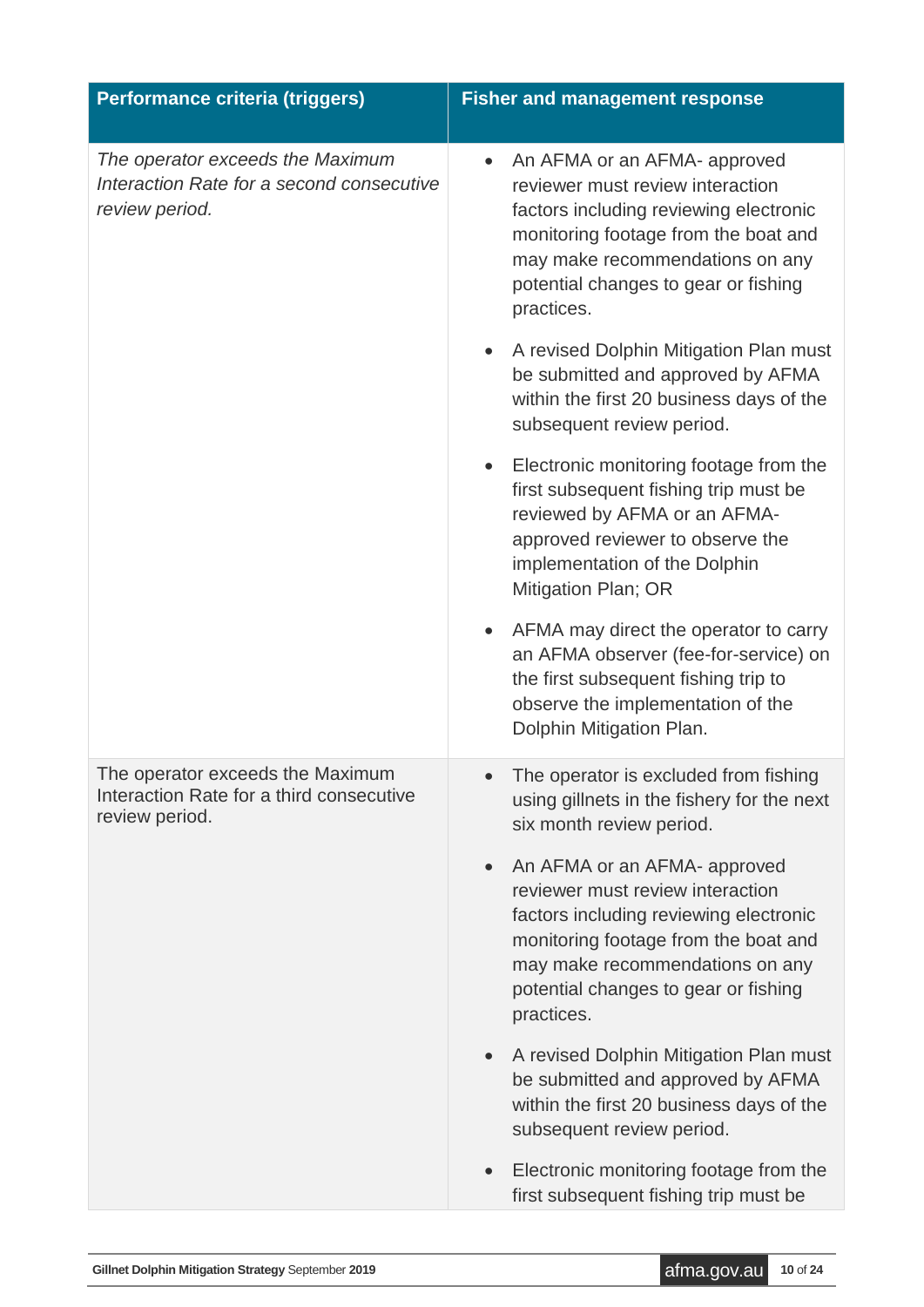| Performance criteria (triggers)                                                                                                                                                                                                                                                                                                                      | <b>Fisher and management response</b>                                                                                                                                                                                                                                                                                                                                                                                                                                                                                                                                                                                                                                                                                                                                                                                                                                                                     |  |  |  |  |
|------------------------------------------------------------------------------------------------------------------------------------------------------------------------------------------------------------------------------------------------------------------------------------------------------------------------------------------------------|-----------------------------------------------------------------------------------------------------------------------------------------------------------------------------------------------------------------------------------------------------------------------------------------------------------------------------------------------------------------------------------------------------------------------------------------------------------------------------------------------------------------------------------------------------------------------------------------------------------------------------------------------------------------------------------------------------------------------------------------------------------------------------------------------------------------------------------------------------------------------------------------------------------|--|--|--|--|
|                                                                                                                                                                                                                                                                                                                                                      | reviewed by AFMA or an AFMA-<br>approved reviewer to observe the<br>implementation of the Dolphin<br>Mitigation Plan; OR<br>AFMA may direct the operator to carry<br>an AFMA observer (fee-for-service) on<br>the first subsequent fishing trip to<br>observe the implementation of the<br>Dolphin Mitigation Plan.                                                                                                                                                                                                                                                                                                                                                                                                                                                                                                                                                                                       |  |  |  |  |
| <b>Review period following exclusion</b><br>At the end of the Review Period<br>immediately following a period<br>where the operator was excluded<br>from fishing using gillnets in the<br>fishery, the Operator:<br>o exceeds the Maximum<br>Interaction Rate, or<br>has six or more dolphin<br>$\circ$<br>interactions within the<br>review period. | The operator is excluded from fishing<br>using gillnets in the fishery for 12<br>months.<br>An AFMA or an AFMA- approved<br>reviewer must review interaction<br>factors including reviewing electronic<br>monitoring footage from the boat and<br>may make recommendations on any<br>potential changes to gear or fishing<br>practices.<br>A revised Dolphin Mitigation Plan must<br>be submitted and approved by AFMA<br>within the first 20 business days of the<br>subsequent review period.<br>Electronic monitoring footage from the<br>first subsequent fishing trip must be<br>reviewed by AFMA or an AFMA-<br>approved reviewer to observe the<br>implementation of the Dolphin<br>Mitigation Plan; OR<br>AFMA may direct the operator to carry<br>an AFMA observer (fee-for-service) on<br>the first subsequent fishing trip to<br>observe the implementation of the<br>Dolphin Mitigation Plan. |  |  |  |  |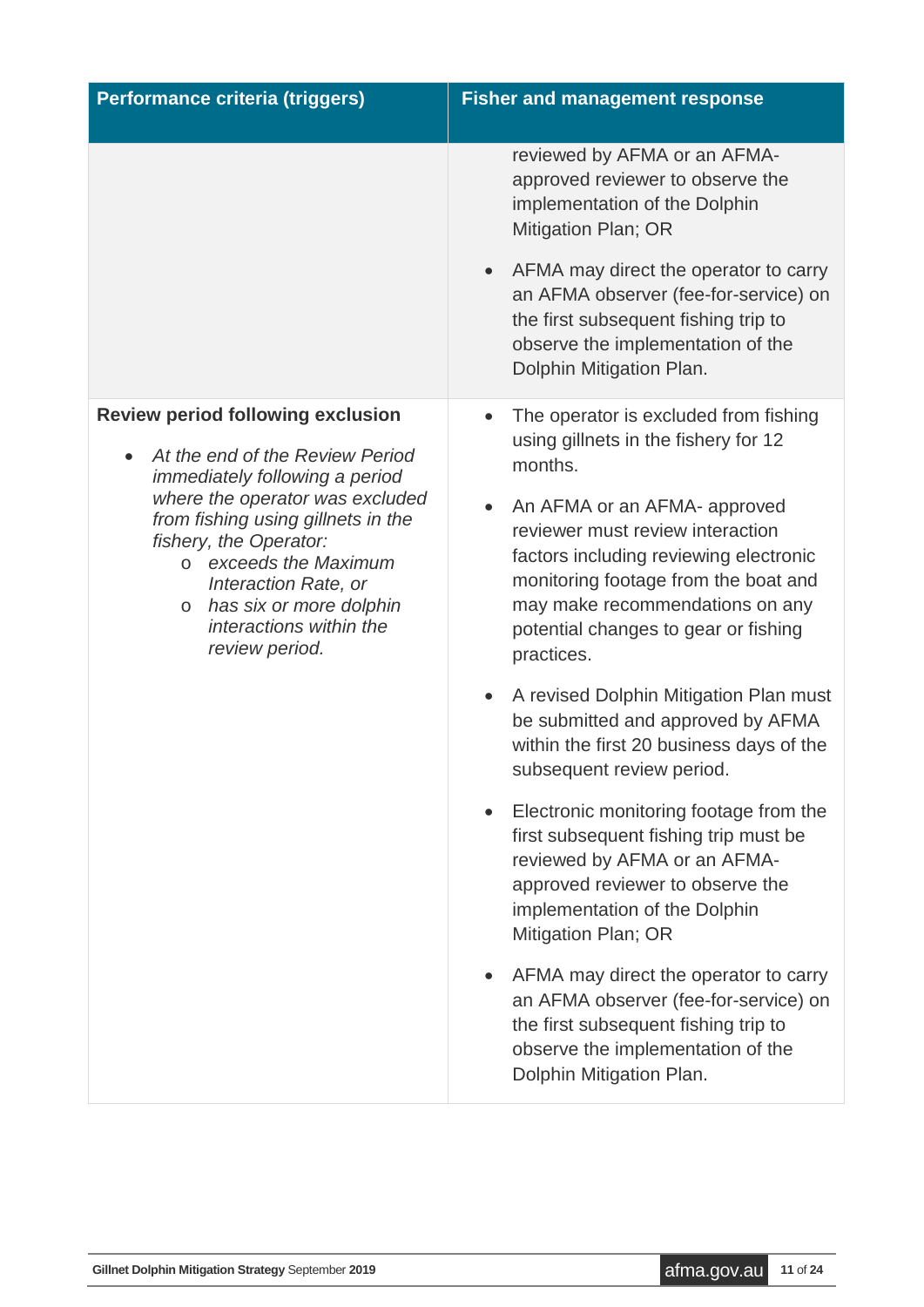# <span id="page-11-0"></span>**5 Monitoring and data collection**

The success of the Strategy relies on accurate reporting of dolphin interactions to ensure that the management responses described in the Strategy continue to be effective at minimising dolphin interactions in gillnets. To measure this, AFMA collects the following information:

- the quantity and nature of dolphin interactions (including species identification)
- spatial and temporal information on dolphin interactions
- effectiveness of mitigation strategies (gear type & behavioural adaptation).

This information is primarily collected through logbook reporting by fishers (verified through electronic monitoring) as well as through Dolphin Interaction Evaluation Reports submitted to AFMA by industry following any dolphin interaction.

All full time<sup>[2](#page-11-2)</sup> gillnet vessels in the SESSF are required to have electronic monitoring systems installed. Electronic monitoring ensures that AFMA and scientists have an accurate record of the majority of catch and effort in a fishery. This is achieved through independent verification of logbook data, including reporting protected species interactions.

A minimum of 10 per cent of all gillnet fishing activity recorded by electronic monitoring is currently independently reviewed across the fishery to verify reporting of interactions with protected species. AFMA may increase the review of electronic monitoring footage for an operator, or require the carriage of an AFMA observer (fee-for-service), if there is an increase in reported dolphin interactions, or concerns about non-reporting of dolphin interactions, to ensure that they are operating in accordance with their Dolphin Mitigation Plan.

# <span id="page-11-1"></span>**6 Review and performance of the Strategy**

Performance of individual fishers is monitored against the performance criteria set out in this Strategy.

AFMA will review the Strategy's performance against its objectives every second fishing season, with advice from the Commonwealth Marine Mammal Working Group. This Strategy is intended to be adaptive and integrate improved information as needed on:

- any trends identified in Dolphin Interaction Evaluation Reports
- dolphin conservation status and population abundance (see Appendix D)
- the cumulative impact of interactions on dolphin populations
- the effectiveness of management measures in mitigating interactions.

<span id="page-11-2"></span><sup>&</sup>lt;sup>2</sup> Currently this means operators who fish more than 49 days per fishing season, but this may change to ensure that a minimum of 90 per cent of gillnet fishing effort is covered by electronic monitoring.

**Gillnet Dolphin Mitigation Strategy September 2019 afma.gov.au 12** of 24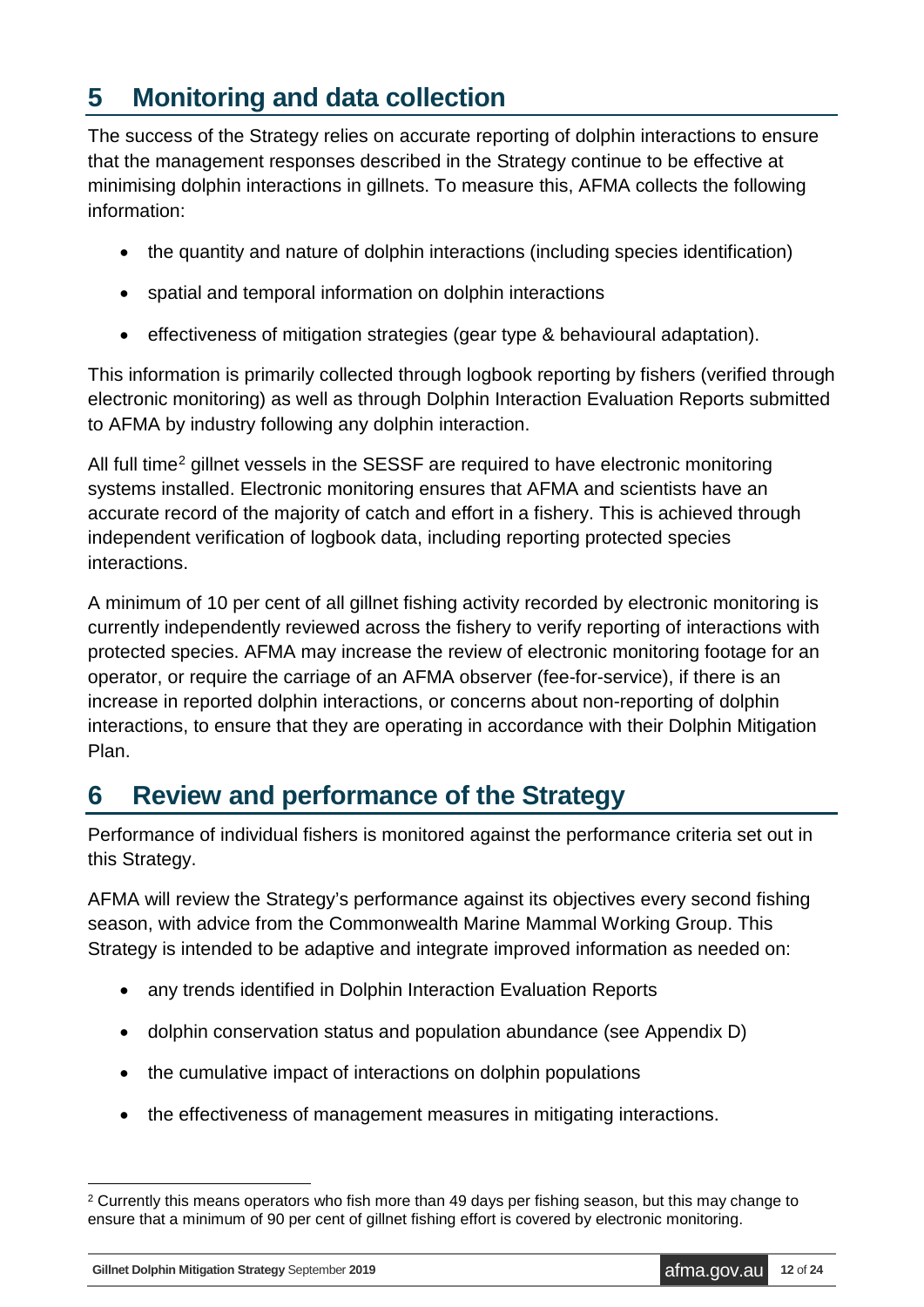AFMA, with advice from the CMMWG, will also continue to review the cumulative level of dolphin interactions across Commonwealth fisheries.

# <span id="page-12-0"></span>**7 Definitions**

| <b>Term</b>                                                   | <b>Definition</b>                                                                                                                                                                                                                                                                                                                                                                                                                                                                                                            |  |  |  |  |
|---------------------------------------------------------------|------------------------------------------------------------------------------------------------------------------------------------------------------------------------------------------------------------------------------------------------------------------------------------------------------------------------------------------------------------------------------------------------------------------------------------------------------------------------------------------------------------------------------|--|--|--|--|
| <b>Dolphin</b>                                                | A marine mammal in the family Delphinidae.                                                                                                                                                                                                                                                                                                                                                                                                                                                                                   |  |  |  |  |
| <b>Fishing Season</b>                                         | The 12 month fishing season as determined for the Southern and<br>Eastern Scalefish and Shark Fishery commencing on 1 May and<br>concluding on 30 April in the following year.                                                                                                                                                                                                                                                                                                                                               |  |  |  |  |
| <b>Fishing Trip</b>                                           | The time between leaving port and returning to port and unloading.                                                                                                                                                                                                                                                                                                                                                                                                                                                           |  |  |  |  |
| <b>Gear Set</b>                                               | The act of deploying gillnet fishing equipment.                                                                                                                                                                                                                                                                                                                                                                                                                                                                              |  |  |  |  |
| <b>Industry</b><br>association                                | Means either the Southern Shark Industry Alliance Incorporated or<br>Sustainable Shark Fishing Association.                                                                                                                                                                                                                                                                                                                                                                                                                  |  |  |  |  |
| <b>Interaction</b>                                            | Any physical contact between fishing gear or a vessel and a dolphin.                                                                                                                                                                                                                                                                                                                                                                                                                                                         |  |  |  |  |
| <b>Marine Mammal</b><br><b>Working Group</b>                  | A group established by AFMA to provide advice on issues relating to<br>marine mammals. It consists of scientists and representatives from<br>State and Federal government departments, environmental groups<br>and the fishing industry.                                                                                                                                                                                                                                                                                     |  |  |  |  |
| <b>Maximum</b><br><b>Interaction Rate</b>                     | One dolphin interaction per 210 000 metres of gillnet set.                                                                                                                                                                                                                                                                                                                                                                                                                                                                   |  |  |  |  |
| <b>Operator</b>                                               | Means the Holder (as defined in the Fisheries Management Act<br>1991), or any person acting on behalf of the Holder, of a:<br>a) Gillnet Boat Statutory Fishing Right;<br>b) South Australian Coastal Waters Gillnet Permit;<br>c) South Australian Coastal Waters Net and Hook Permit;<br>and/or<br>d) South Australian Coastal Waters Unknown Method Permit;<br><b>Tasmanian Coastal Waters Gillnet Permit;</b><br>e)<br>f<br>Tasmanian Coastal Waters Net and Hook Permit; and/or<br>Tasmanian Rock Lobster Permit.<br>g) |  |  |  |  |
| <b>Review Period</b>                                          | Either of the first six months or second six months of the Fishing<br>Season in which the operator has fished using gillnets.                                                                                                                                                                                                                                                                                                                                                                                                |  |  |  |  |
| <b>South</b><br><b>Australian (SA)</b><br><b>Dolphin Zone</b> | The area of the South Australian Dolphin Zone is the part of the<br>Australian Fishing Zone and coastal waters of the State of South<br>Australia bounded by longitude of 136° 33' 55"E and the longitude of<br>140° 58'E.                                                                                                                                                                                                                                                                                                   |  |  |  |  |

### <span id="page-12-1"></span>**8 References**

Bannister, J.L., Kemper, C.M. and Warneke, R.M. (1996*). The Action Plan for Australian Cetaceans. Australian Nature Conservation Agency*: Canberra vii 242 pp.

Culik, B. M. 2004. *Review of Small Cetaceans. Distribution, Behaviour, Migration and Threats. Compiled for CMS*. Illustrations by Maurizio Wurtz, Artescienza. UNEP / CMS Secretariat, Bonn, Germany. 343 pages.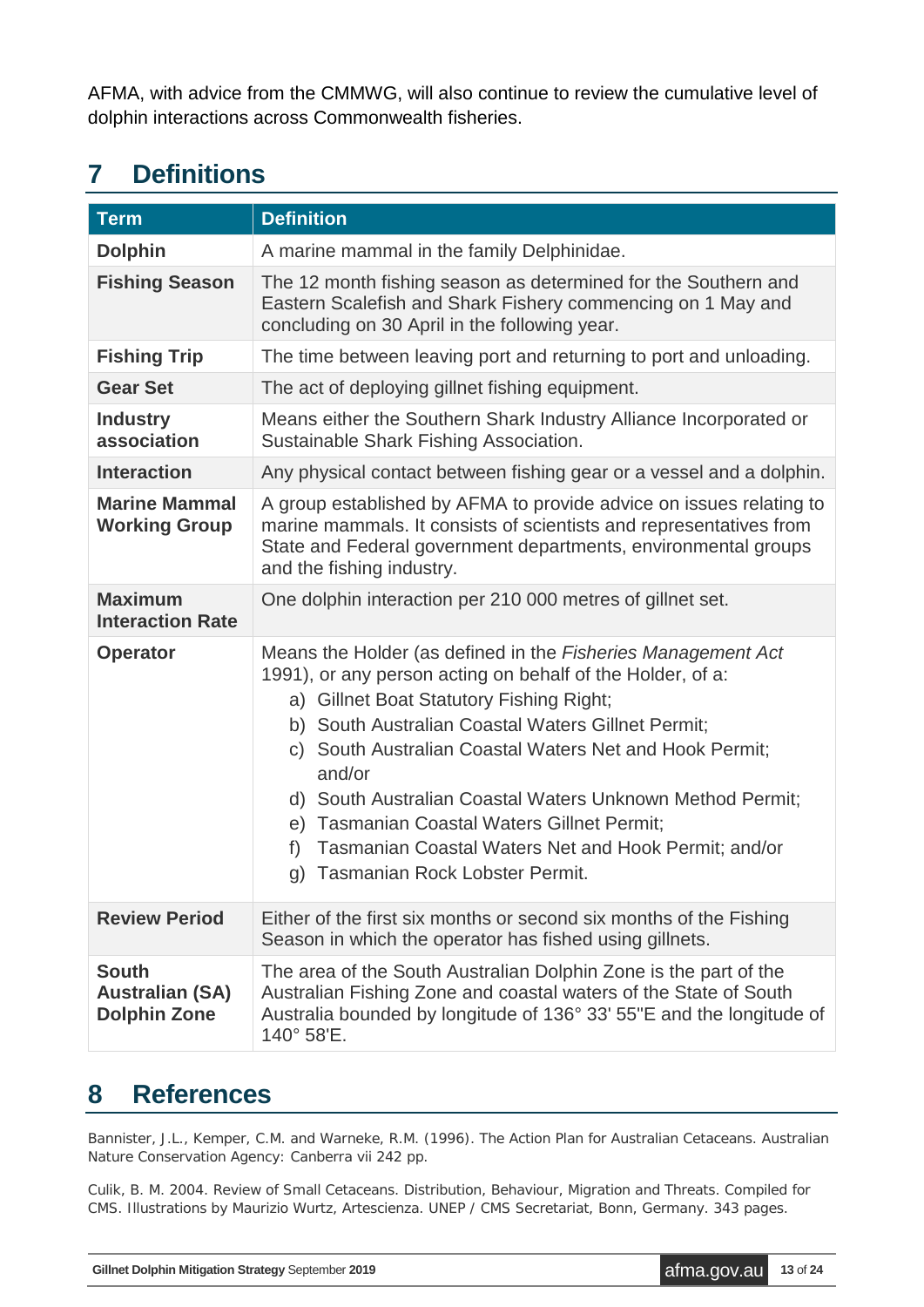Mackay, A.I., Goldsworthy, S.D. and Harrison, S. South Australian Research and Development Institute (Aquatic Sciences) 2016. *Critical knowledge gaps: estimating potential maximum cumulative anthropogenic mortality limits of key marine mammal species to inform management*. Adelaide, 2016.

Ross, G.J.B 2006. *Review of the Conservation Status of Australia's Smaller Whales and Dolphins. Department of Environment*: Canberra 124 pp.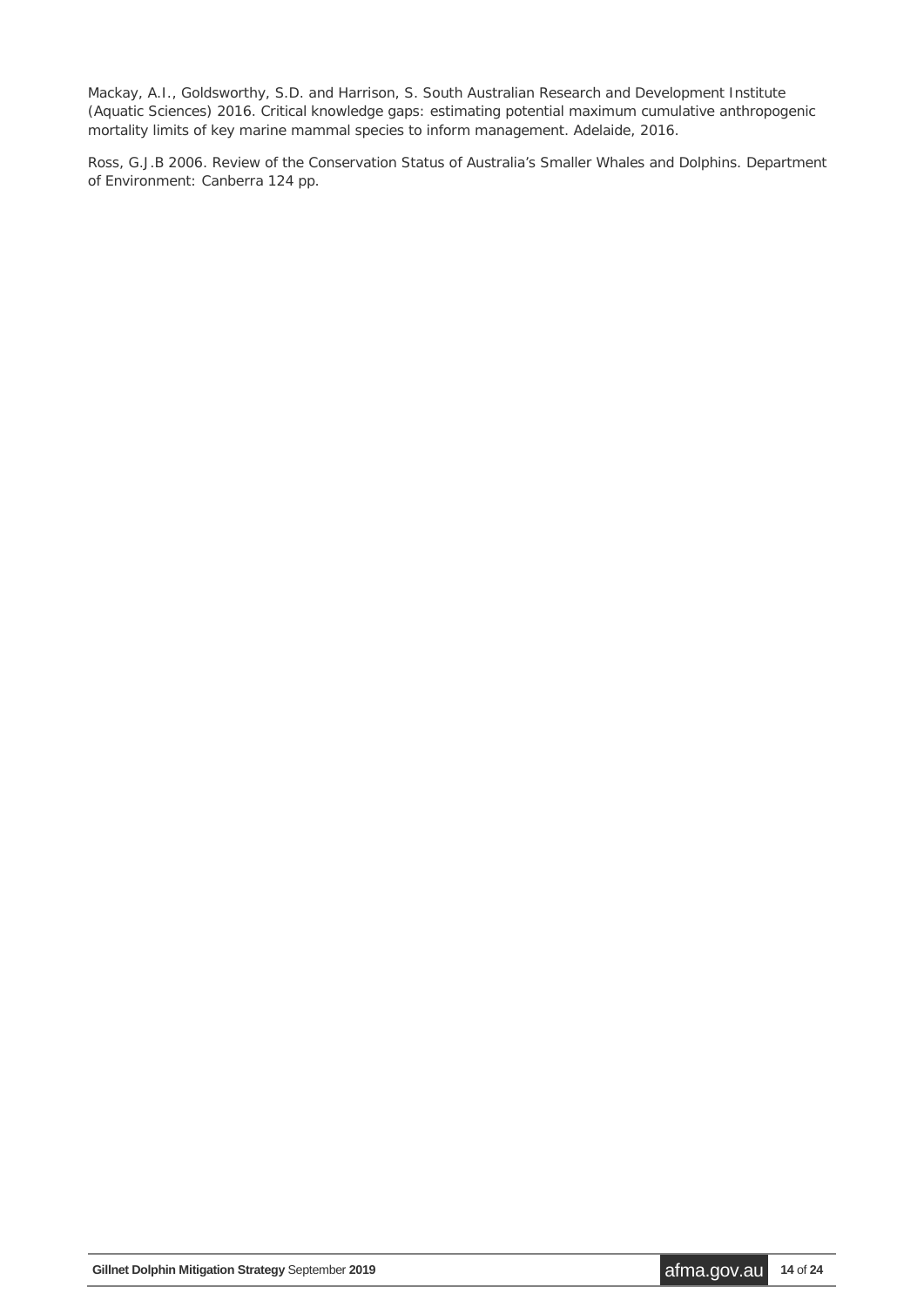## <span id="page-14-0"></span>**Appendix A: Best Practice Mitigation (to be updated as more information becomes available)**

Dolphin mitigation strategies for gillnets in the GHAT remain largely untested though there is a considerable amount of literature from other fisheries and industry experiences that can provide fishers with information to aid in minimising dolphin interactions. The Marine Mammal Working Group dolphin mitigation sub-committee (sub-committee), consisting of industry representatives, mitigation experts and researchers, met during February 2014. The group put forward the best current knowledge of practices that may aid the reduction in dolphin mortalities and agreed that appropriate horizontal and vertical tension is key to minimising interactions (table 3). Appropriate horizontal and vertical tension provides the selectivity of the gillnet in that it allows small animals to pass through the mesh and larger animals are deflected off the net without becoming entangled.

<span id="page-14-1"></span>**Table 3: Best practice mitigation measures (dependent on individual circumstances) for reducing dolphin interactions with gillnets recommended by industry through the Dolphin Mitigation Sub-Committee.**

| <b>Recommendation</b>                                                                                                                                                                       | <b>Benefits</b>                                                                                                                                                                                                                        |  |  |  |  |
|---------------------------------------------------------------------------------------------------------------------------------------------------------------------------------------------|----------------------------------------------------------------------------------------------------------------------------------------------------------------------------------------------------------------------------------------|--|--|--|--|
| Use of anchors at both ends of the net                                                                                                                                                      | Increases horizontal tension<br>Reduces gear movement<br>٠<br>Increases sink rate of net<br>$\bullet$<br>Reduces likelihood of net folding over<br>$\bullet$<br>Maintain selectivity characteristics of net<br>mesh                    |  |  |  |  |
| Ensure sufficient:<br>weight is applied to the lead line to hold<br>$\bullet$<br>net to bottom; and<br>floatation is applied to the head line to<br>$\bullet$<br>increase vertical tension. | Increases vertical tension<br>$\bullet$<br>Reduces gear movement<br>$\bullet$<br>Increases sink rate of net<br>$\bullet$<br>Reduces likelihood of net folding over<br>$\bullet$<br>Maintain selectivity characteristics of net<br>mesh |  |  |  |  |
| Set with tide                                                                                                                                                                               | Increases horizontal tension<br>Reduces likelihood of gear twisting<br>$\bullet$<br>Maintain selectivity characteristics of net<br>mesh                                                                                                |  |  |  |  |
| Maintain gear condition                                                                                                                                                                     | Maintain selectivity characteristics of net<br>$\bullet$<br>mesh                                                                                                                                                                       |  |  |  |  |

While AFMA and the sub-committee cannot guarantee that any single or combination of mitigation recommendations will prevent all dolphin interactions it is expected that implementing the recommendations will reduce the risk of interactions.

AFMA will facilitate a workshop in 2017 to build on the recommendations of the subcommittee, and put forward the best current knowledge of practices that may aid the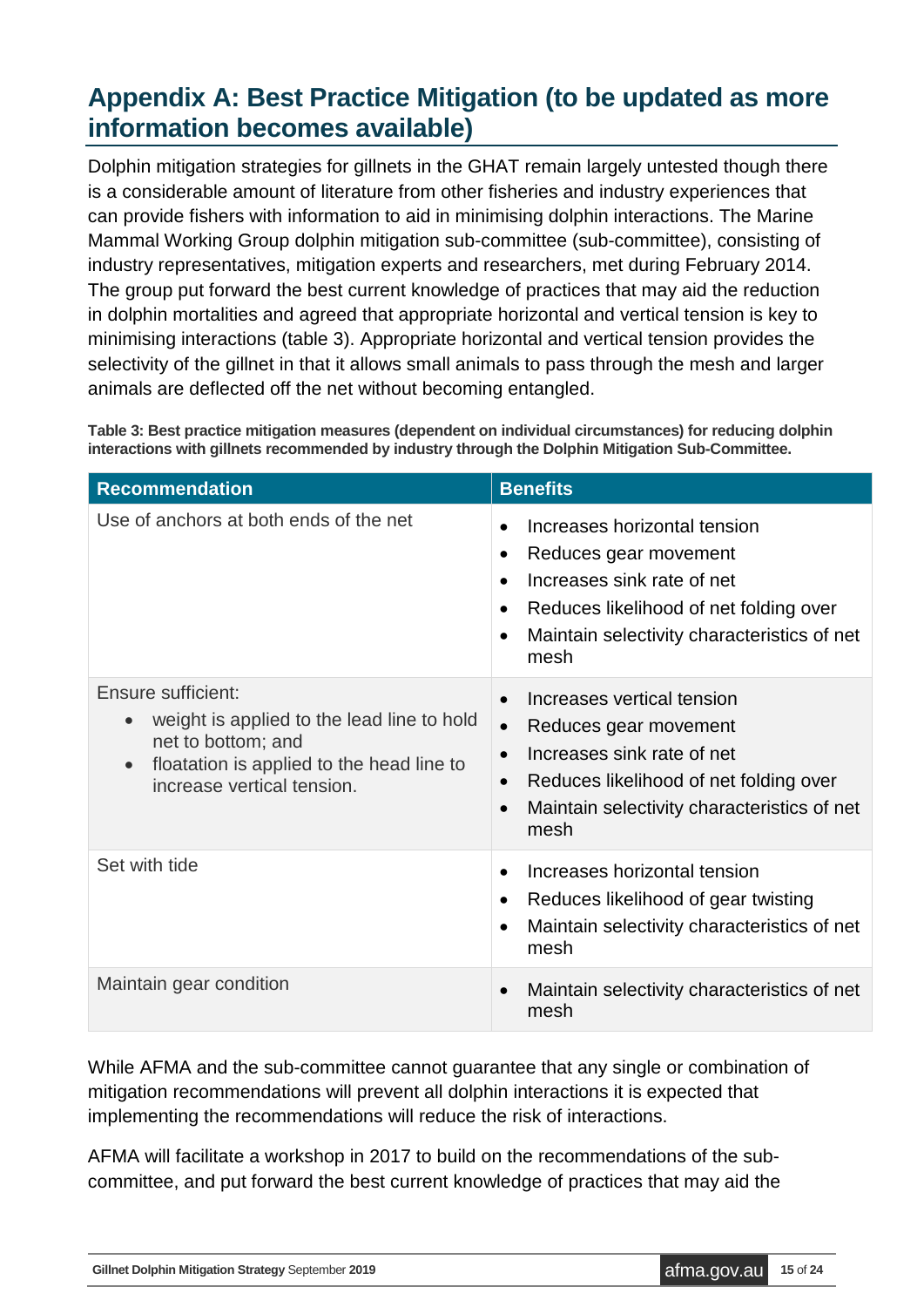reduction in dolphin interactions. A best practice mitigation guide will be produced by AFMA and the Industry Associations following this meeting.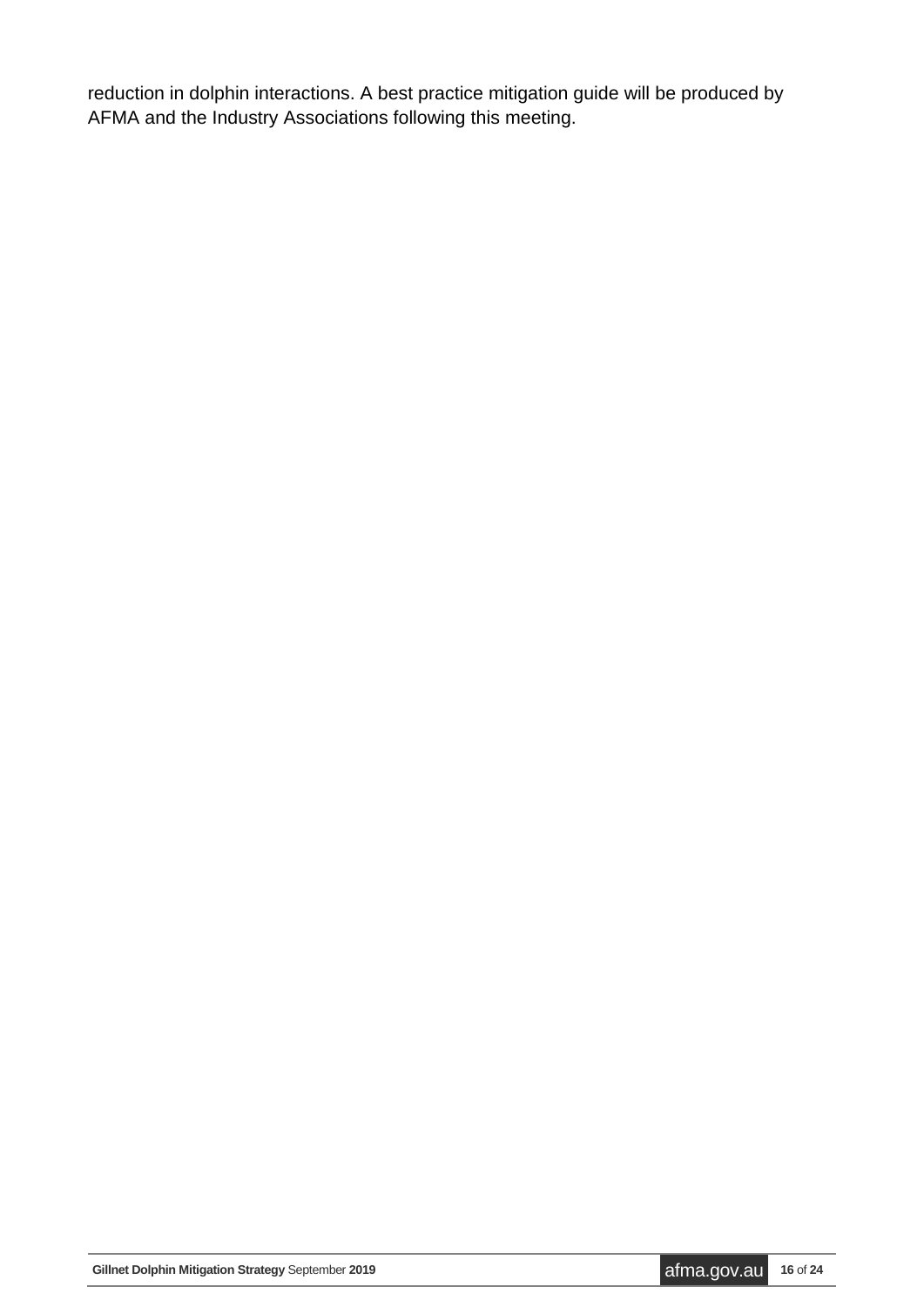# <span id="page-16-0"></span>**Appendix B: Dolphin Interaction Evaluation Report template**

#### **AFMA Dolphin Interaction Evaluation Report** V. 4.0

The reporting requirements for dolphin interactions are outlined in your fishing concession conditions and in the table of reporting requirements in the Management Arrangements booklet. If possible, please provide digital photographs to [GHAT@afma.gov.au](mailto:GHAT@afma.gov.au) of the entanglement and of the animal for identification purposes.

| Voyage departure date                                                                         |                   |                                   |  |                |         |               |                   |          |
|-----------------------------------------------------------------------------------------------|-------------------|-----------------------------------|--|----------------|---------|---------------|-------------------|----------|
| Voyage return date                                                                            |                   |                                   |  |                |         |               |                   |          |
| Name of vessel                                                                                |                   |                                   |  |                |         |               |                   |          |
| Home port                                                                                     |                   |                                   |  |                |         |               |                   |          |
| Dolphin species name (refer ID guide)                                                         |                   |                                   |  |                |         |               |                   |          |
| <b>Number of animals caught</b>                                                               |                   |                                   |  |                |         |               |                   |          |
| How was dolphin caught (select one)                                                           |                   | Wrapped                           |  |                | Wrapped |               | <b>Bagged</b>     | Fell out |
|                                                                                               | Meshed            | by<br>headrope                    |  | by<br>footrope |         | in mesh       | at bow<br>roller. |          |
| Describe how dolphin was meshed e.g.<br>tail, fin wrapped, location in mesh (upper,<br>lower) |                   |                                   |  |                |         |               |                   |          |
| Fate of animal and life status e.g.<br>discarded, tagged and discarded,                       |                   |                                   |  |                |         |               |                   |          |
| Photograph taken?                                                                             | <b>YES</b>        |                                   |  | <b>NO</b>      |         |               |                   |          |
| Where was the dolphin caught in the fleet<br>set?                                             |                   | Middle of fleet<br>Start of fleet |  | End of fleet   |         |               |                   |          |
| <b>Carcass condition</b>                                                                      | Clean, undamaged. |                                   |  |                |         | Lice damaged. |                   |          |
| <b>Location of interaction</b>                                                                | Latitude          |                                   |  |                |         |               |                   |          |
|                                                                                               | Longitude         |                                   |  |                |         |               |                   |          |
| Date & time of interaction                                                                    |                   |                                   |  |                |         |               |                   |          |
| Logbook number and page number                                                                | Logbook #:        |                                   |  |                | Page #: |               |                   |          |
| <b>Shot time</b>                                                                              | Start:            |                                   |  |                | End:    |               |                   |          |
| <b>Haul time</b>                                                                              | Start:<br>End:    |                                   |  |                |         |               |                   |          |
| Shot depth (m)                                                                                |                   |                                   |  |                |         |               |                   |          |
| Weather & sea conditions at time of set:                                                      |                   |                                   |  |                |         |               |                   |          |
| Weather & sea conditions at time of haul:                                                     |                   |                                   |  |                |         |               |                   |          |
| Average vessel setting course & speed at<br>set:                                              | Course:           |                                   |  | Knots:         |         |               |                   |          |
| Average vessel setting course & speed at<br>haul:                                             | Course:           |                                   |  |                | Knots:  |               |                   |          |
| Standard shot (if no describe problems /<br>tangles etc)                                      |                   |                                   |  |                |         |               |                   |          |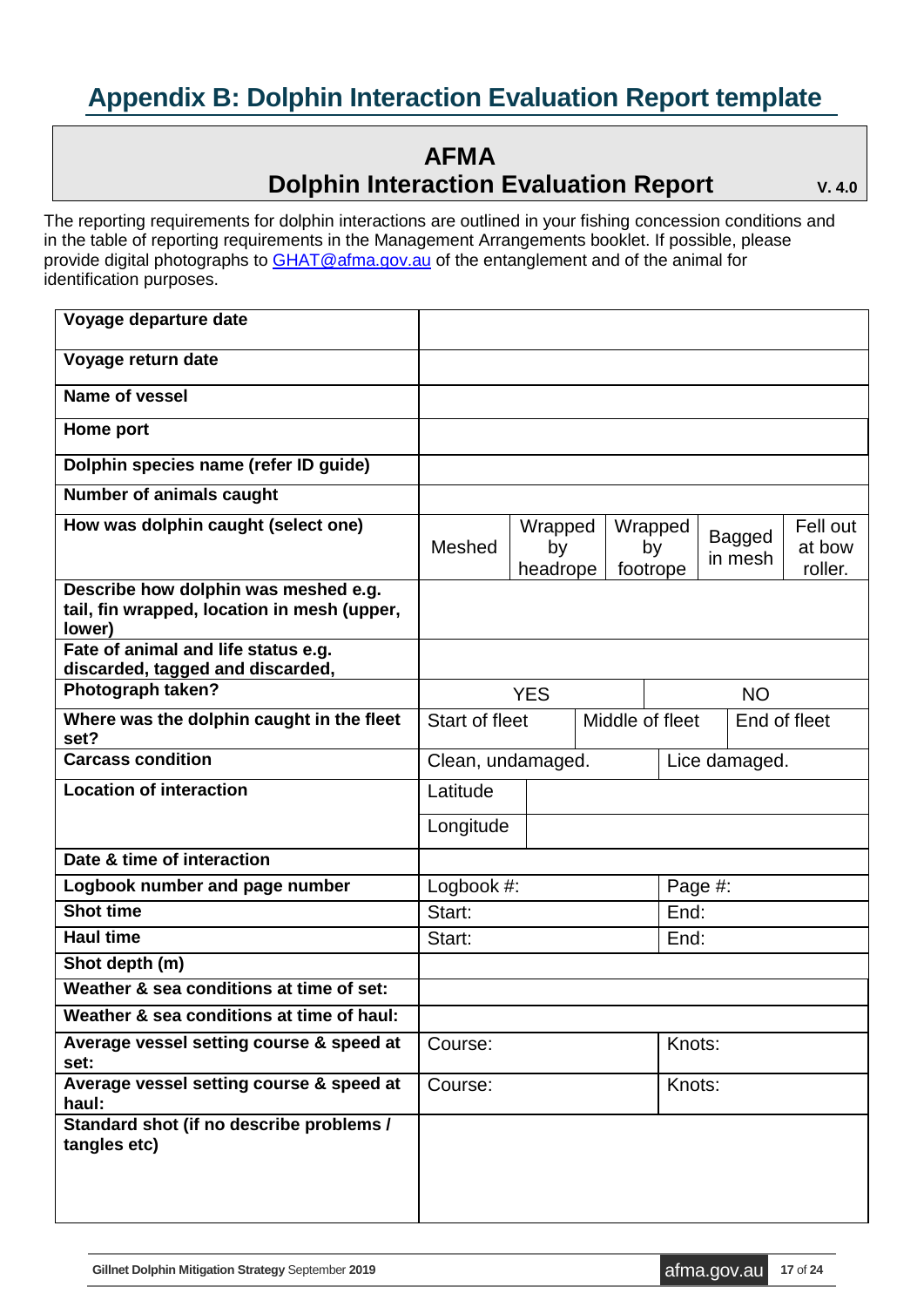| <b>Shot direction</b>                  | With tide  | Into wind  | Into swell | Across<br>tide |  |
|----------------------------------------|------------|------------|------------|----------------|--|
| Were dolphins observed before setting? |            |            |            |                |  |
|                                        |            | <b>YES</b> | <b>NO</b>  |                |  |
| Were dolphins observed during setting? |            | <b>YES</b> | <b>NO</b>  |                |  |
| Were dolphins observed during hauling? | <b>YES</b> |            | <b>NO</b>  |                |  |
| Any unusual events around interaction? |            |            |            |                |  |
| Bands, tags or markings present?       |            | <b>YES</b> | NO         |                |  |

| <b>Description of</b><br>fishing gear | Fleet length:                                                     |              |                    |  |               |                |
|---------------------------------------|-------------------------------------------------------------------|--------------|--------------------|--|---------------|----------------|
|                                       | Overall mesh condition:                                           | Poor         | Average<br>Average |  | Good          | Excellent      |
|                                       | Mesh condition 50m either side of<br>interaction location in net: | Poor         |                    |  | Good          | Excellent      |
|                                       | Hanging ratio (m net per 100m of<br>headrope):                    |              |                    |  |               |                |
|                                       | Mono ply diameter:                                                |              |                    |  |               |                |
|                                       | Footrope specification:                                           | Weight g/m:  | Chain              |  | Diameter:     |                |
|                                       | Method of anchoring net:                                          | Anchor       |                    |  | <b>Block</b>  | None           |
|                                       | Number of anchors, chain lengths<br>or blocks used per fleet:     | $\mathbf 0$  |                    |  | 1             | $\overline{2}$ |
|                                       | Approximate weight of each<br>anchor, chain or block:             | <u></u> (kg) |                    |  |               |                |
|                                       | Mesh colour where interaction<br>occurred:                        |              |                    |  |               |                |
|                                       | Headrope construction:                                            |              | Floatrope          |  | Standard rope |                |
|                                       | Headrope diameter:                                                |              |                    |  |               |                |
|                                       | Number of floats used on headrope<br>(if any) and spacing:        |              |                    |  |               |                |
|                                       | Float type and material:                                          |              |                    |  |               |                |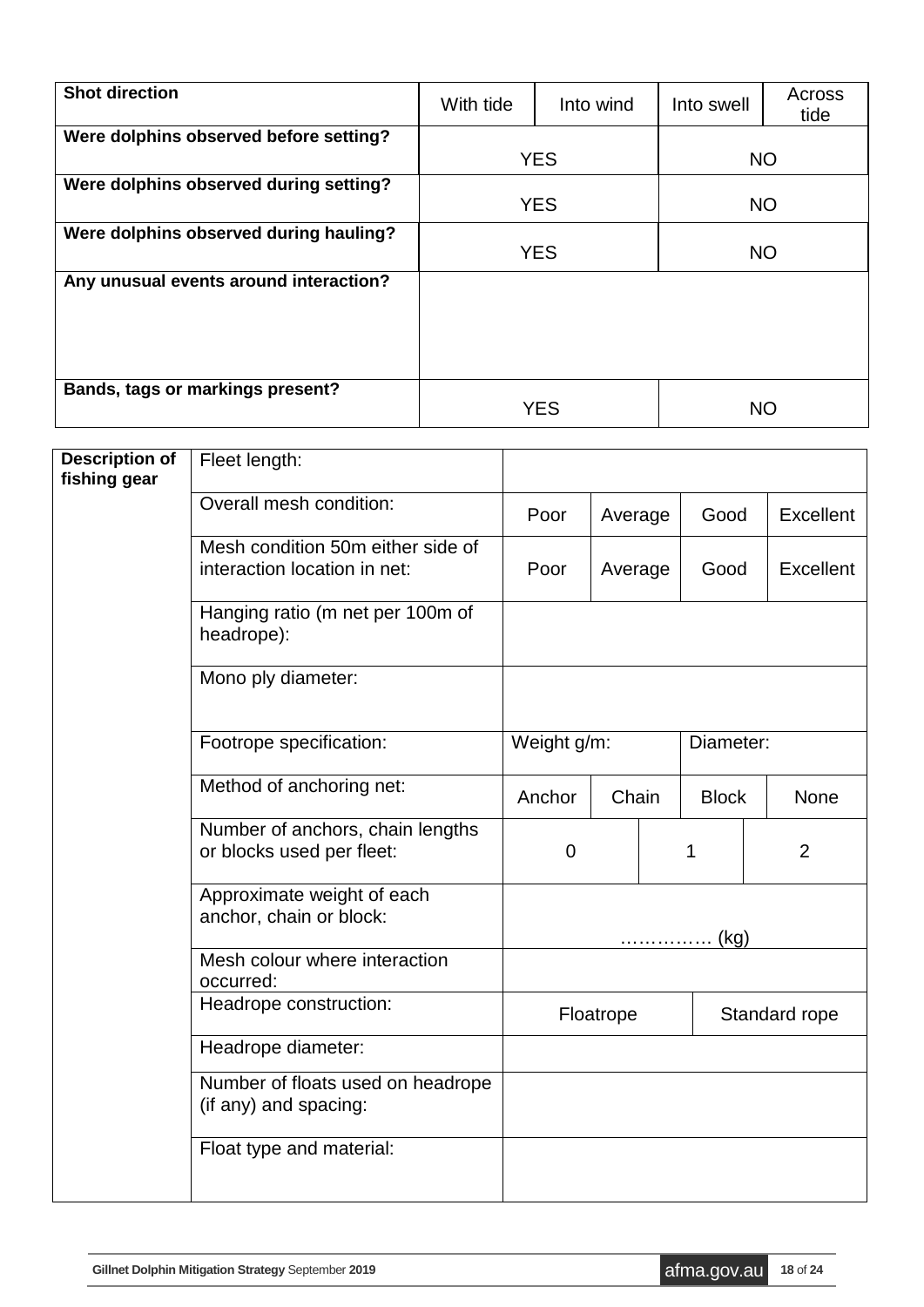| <b>Detail</b>   |  |
|-----------------|--|
| procedures, if  |  |
| any, the vessel |  |
| has put in      |  |
| place to        |  |
| prevent any     |  |
| further         |  |
| interactions    |  |

**Were any acoustic dolphin mitigation devices fitted to the net or deployed before the dolphin interaction occurred and what was the distance from the dolphin to the device?** 

-----------------------------------------------------------------------------------------------------------------

**If yes, describe what gear you were deploying including manufacturers specification, setup (frequency range of device, number of devices, spacing along net used to ensure signal overlap from device etc.) and maintenance regime used to check device is working.** 

-----------------------------------------------------------------------------------------------------------------

-----------------------------------------------------------------------------------------------------------------

-----------------------------------------------------------------------------------------------------------------

-----------------------------------------------------------------------------------------------------------------

**Draw a diagram of how your gear was set when the interaction occurred:** 

#### **Additional Comments**

Provide any additional comments that may be relevant and not recorded above.

----------------------------------------------------------------------------------------------------------------- ----------------------------------------------------------------------------------------------------------------- ----------------------------------------------------------------------------------------------------------------- -----------------------------------------------------------------------------------------------------------------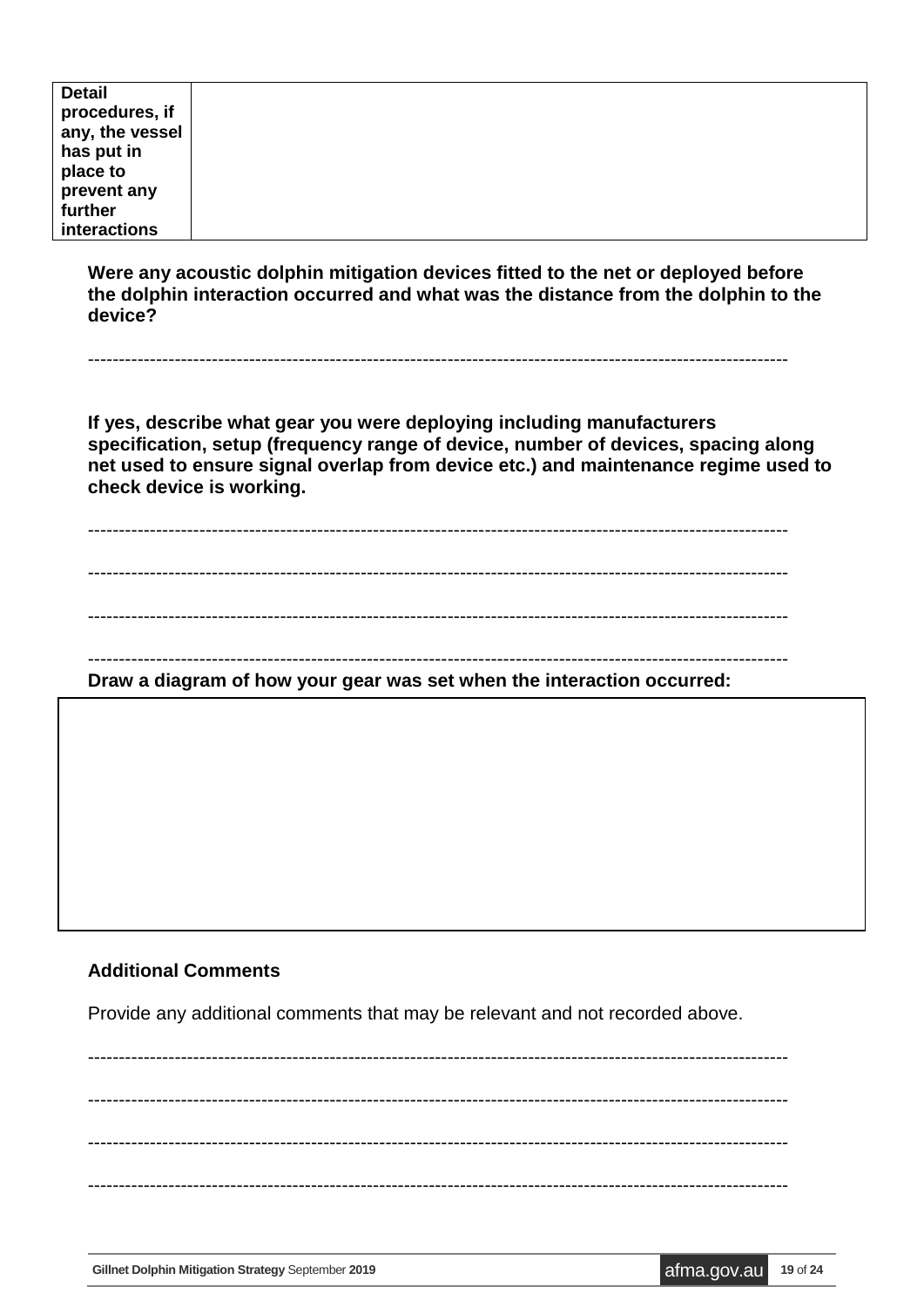# <span id="page-19-0"></span>**Appendix C: Dolphin Mitigation Plan template and approval procedure**

A template for a vessel specific Dolphin Mitigation Plan can be found on AFMA's website at www.afma.gov.au/portfolio-item/dolphins/dolphin-mitigation-plan-template.

Once AFMA has received a vessel specific Dolphin Mitigation Plan (a Plan) from an operator, AFMA will approve, or not approve, a Plan within five business days of receipt to GHAT@afma.gov.au.

Given that this Strategy is based on an individual responsibility approach, AFMA does not prescribe specific mitigation measures that must be included in the Dolphin Mitigation Plan. AFMA will only approve a Dolphin Mitigation Plan where it is satisfied the plan details actions to minimise interactions being taken in the following areas:

- fishing practices (e.g. how you are setting relative to tide)
- gear setup (e.g. any changes or modifications to gear from previous seasons)
- mitigation devices (e.g. any mitigation or modifications)

AFMA will notify an operator and provide feedback if a Plan is not approved. It is then the operator's responsibility to review and revise the Plan and resubmit to AFMA for approval.

The concession holder must ensure that any modification to mitigation procedures is documented and reported to AFMA at GHAT@afma.gov.au for reassessment and consideration for approval prior to use. In considering changes to a Plan, AFMA may increase monitoring requirements to review any changes to mitigation measures.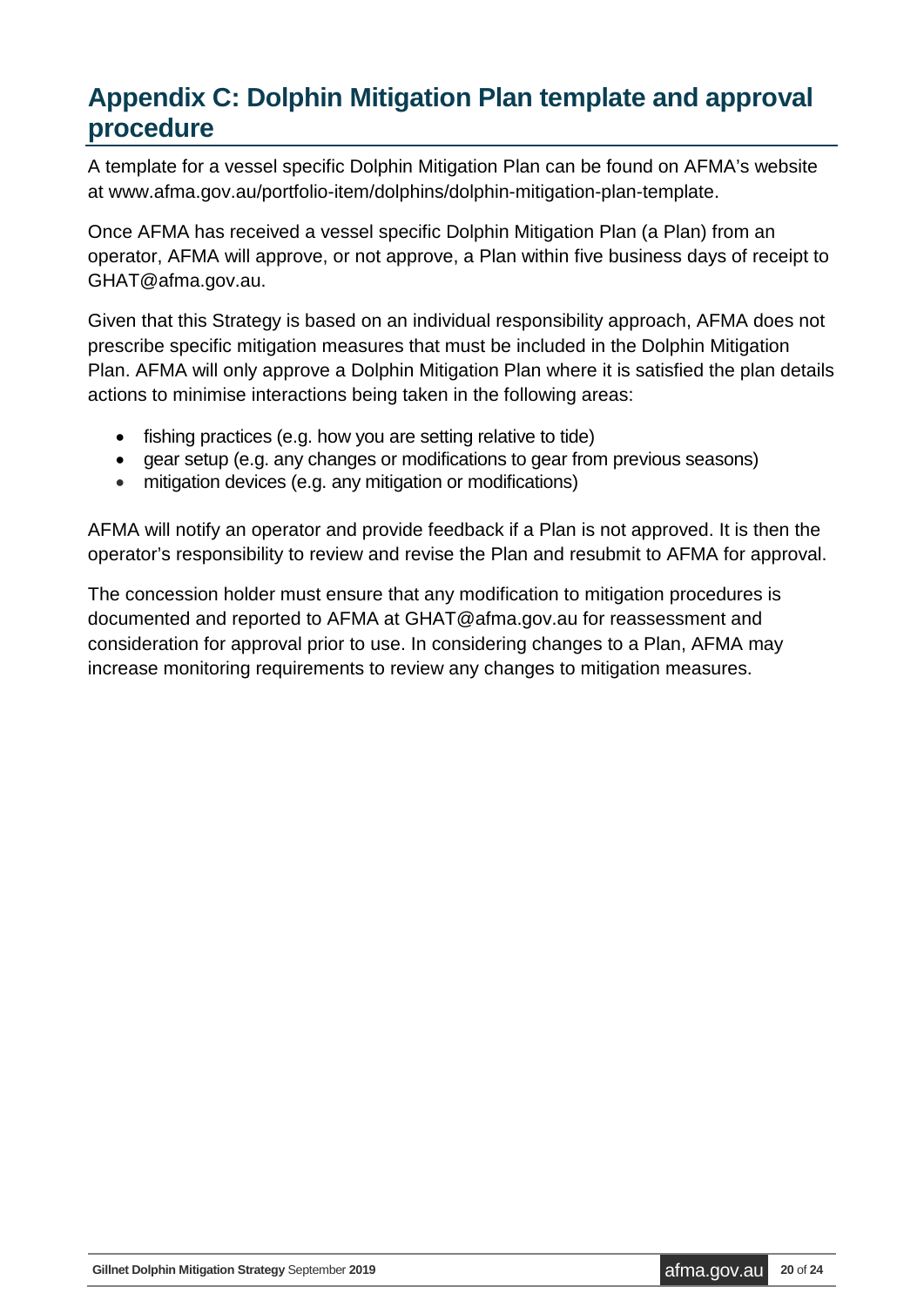## <span id="page-20-0"></span>**Appendix D: Conservation status of dolphin species in southern Australian waters**

There is an acknowledged lack of data available on populations of dolphin species in southern Australia. There remains uncertainty about species distribution, population size, movement and species classification. There are 13 species of oceanic dolphins (species of the Cetacean family Delphinidae) that have been documented as occurring in the gillnet fishing areas of the SESSF.

AFMA commissioned a marine mammal expert to attempt to identify dolphin mortalities for vessels using e-monitoring systems in 2012. The analysis of recorded fishing footage found that 38 of the 40 dolphins identified were Common Dolphins (*Delphinus delphis*) and two were species from the genus Tursiops (Bottlenose dolphins) most likely to be *Tursipos truncates*. While the overall population of these species of dolphins is likely to be not threatened, i.e. not at risk from fishing, it has not yet been determined if sub-populations of genetically distinct animals may be at risk from fishing gear.

A two day workshop funded by the Fisheries Research and Development Corporation held in June 2015 provided a synthesis of currently available information and highlighted key data gaps with respect to the abundance, distribution and stock structure of key marine mammal species that occur in the area of the SESSF. This information was used in the development of the Strategy, and it is envisaged that the Strategy can be adaptive and integrate improved information on conservation status, population abundance, trends, interaction rates and the effectiveness of management measures in mitigating interactions.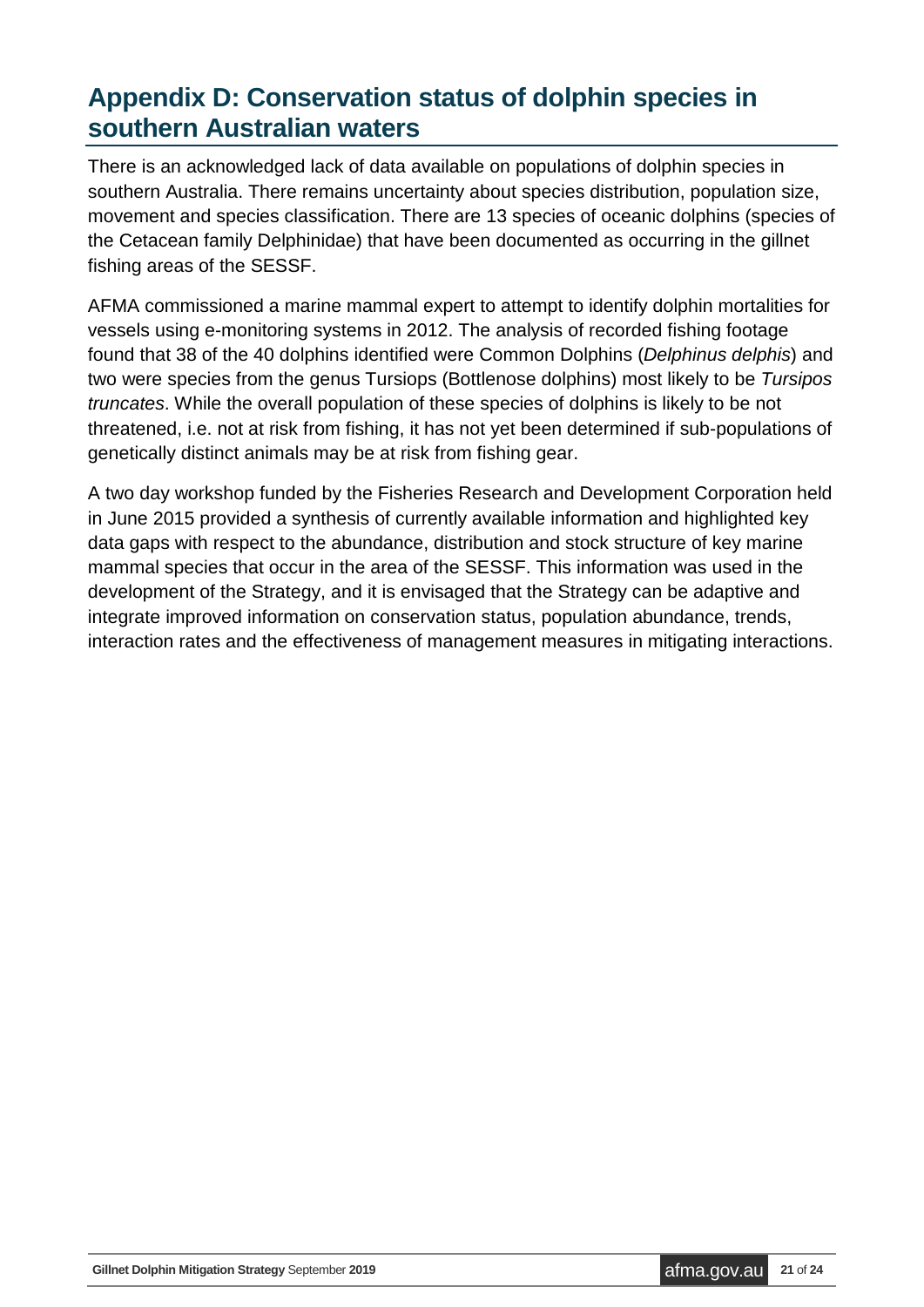<span id="page-21-0"></span>

#### Gillnet Closures for the Protection of Marine Mammals in South Australia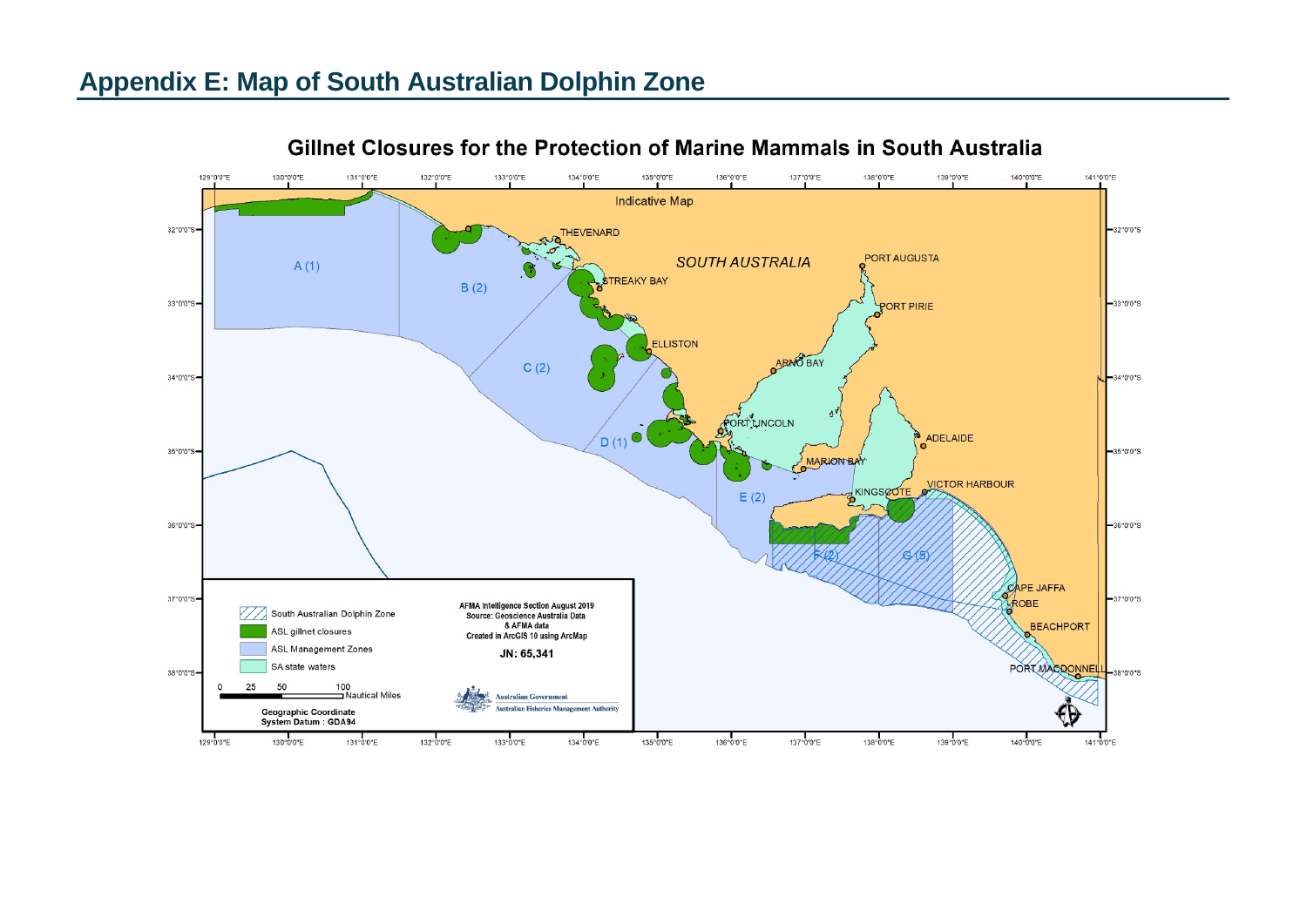### **Appendix F: Dolphin Strategy Management Consequences flow chart**

<span id="page-22-0"></span>